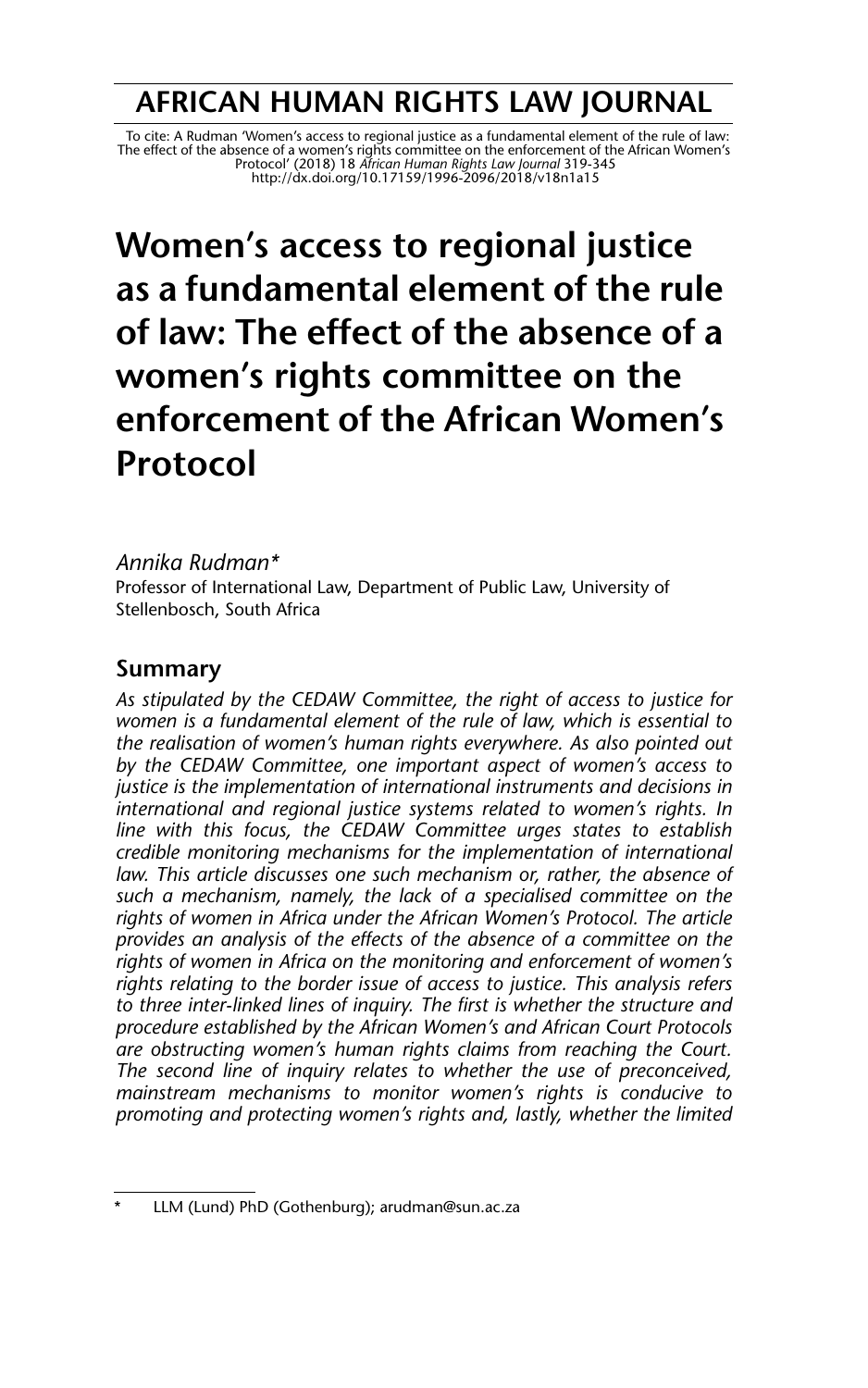*jurisprudence on women's rights that have been produced by the African Commission supports or rejects the idea that the Commission is conscious of its women's rights mandate.*

**Key words**: *African Women's Protocol; gender equality; rule of law; women's access to justice*

## **1 Introduction**

The rule of law, as a primary principle underlying the African Union (AU), is set to quide all its functions and processes.<sup>1</sup> However, the rule of law, understood as the observance of good laws, containing within it the core values of human rights, is not a complete remedy for the compounded problems of the women of this continent. As highlighted by Mutua, '[g]ender remains among the thorniest challenges to the rule of  $law'^2$  In line with Mutua's argument, situating gender at the heart of the rule of law debate, this core concept needs to be informed and, arguably, transformed by feminist theories of subordination and intersectionality.

The centrality of gender to the concept of the rule of law is recognised in the Declaration of the High-Level Meeting of the General Assembly on the Rule of Law at the National and International Levels, which emphasises the 'importance of establishing appropriate legal and legislative frameworks to prevent and address all forms of discrimination and violence against women and to secure their empowerment and full access to justice'.<sup>4</sup> When a gender analysis is applied, to unearth the multifaceted ways in which women experience discrimination, exclusion and domination, one may be able to establish the limitations contained in the rule of law continuum and, consequently, better safeguard the lives, dignity and security of African women.

As stipulated by the Committee on the Convention on the Elimination of All Forms of Discrimination Against Women (CEDAW Committee), the right of access to justice for women is a fundamental element of the rule of law, and it is essential to the realisation of women's human rights everywhere.<sup>5</sup> The right of access to justice is multidimensional. It encompasses 'justiciability, availability, accessibility, good quality and accountability of justice systems, and

<sup>1</sup> Art 4(m) of the Constitutive Act of the African Union, adopted on 11 July 2000, entered into force 26 May 2001, OAU Doc CAB/LEG/23.15 (2001).

<sup>2</sup> M Mutua 'Africa and the rule of law' (2016) 23 *SUR International Journal on Human Rights* 169.

<sup>3</sup> As above.

<sup>4</sup> UNGA 'Declaration of the high-level meeting of the General Assembly on the rule of law at the national and international levels' 30 November 2012, UN Doc A/ RES/67/1 para 16.

<sup>5</sup> UN Committee for the Elimination of All Forms of Discrimination against Women 'General Recommendation 33 on women's access to justice' CEDAW/C/GC/33 3.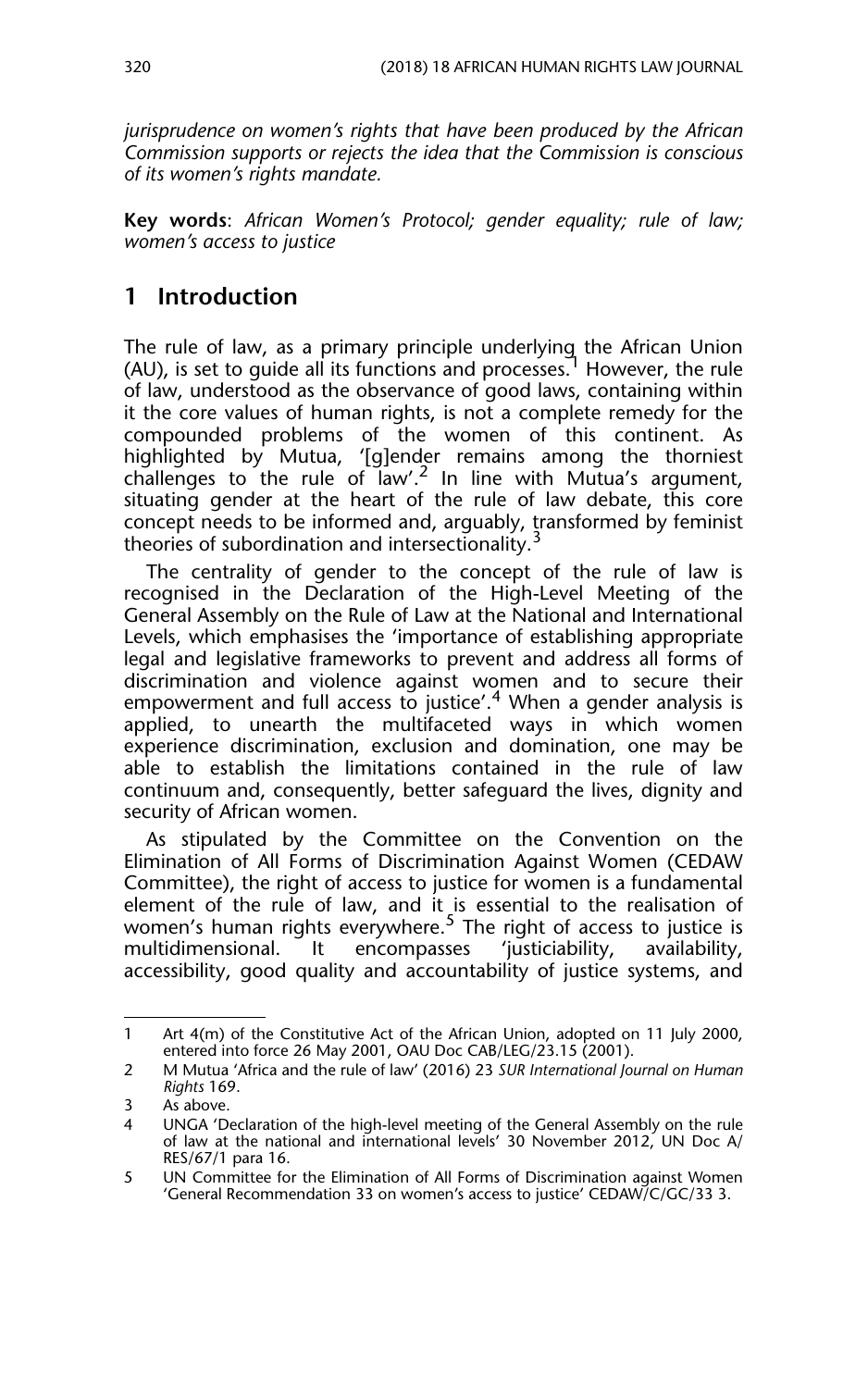provision of remedies for victims'.<sup>6</sup> As pointed out by the CEDAW Committee, one important aspect of women's access to justice is the implementation of international instruments and decisions in international and regional justice systems related to women's rights. In line with this focus, the CEDAW Committee urges states, individually or through international or regional co-operation, to establish credible monitoring mechanisms for the implementation of international law.<sup>7</sup> This article discusses one such mechanism or, rather, the absence of such a mechanism, namely, the lack of a specialised committee on the rights of women in Africa under the Protocol to the African Charter on Human and Peoples' Rights on the Rights of Women in Africa (African Women's Protocol). The article departs from two main assumptions: first, that using the mainstream human rights institutions (and not a specialised committee on the rights of women in Africa) would present several challenges in the implementation of women's rights; second, that a specialised women's rights institution would serve two important purposes, namely, as a *receiver* of litigation and as a *driver* of implementation, with the potential of increasing women's access to justice and providing important insights into the African Women's Protocol.

The discussion in the article is mindful of the fact that access to regional and international human rights institutions usually is beyond the reach of millions of African women suffering from discrimination, violence and oppression. As international human rights litigation is built upon the principle of state sovereignty and, thus, around the principle of exhaustion of local remedies, limitations to access on the domestic level generally prevent access at the regional level. Access to resources, knowledge, legal aid and proficient legal representation are other major hurdles to women's access to justice domestically and regionally. However, the objective of the article is not to address these aspects of women's access to justice in the 55 states making up the AU. The aim rather is to emphasise how access to regional justice, through institutional structures, such as the African Commission on Human and Peoples' Rights (African Commission) and the African Court on Human and Peoples' Rights (African Court), could be improved to support the domestic implementation and enforcement of the African Women's Protocol and, as such, the rule of law.

In the following sub-sections, the analysis of the lack of a committee on the rights of women in Africa under the African Women's Protocol and its effects on the monitoring and enforcement of women's rights refers to three inter-linked lines of inquiry. The first is whether the structure and procedure established by the African Women's and African Court Protocols are obstructing women's human rights claims from reaching the Court. The second line of inquiry is whether the use of preconceived, mainstream mechanisms

<sup>6</sup> General Recommendation 33 (n 5 above) para 14.

<sup>7</sup> General Recommendation 33 para 56.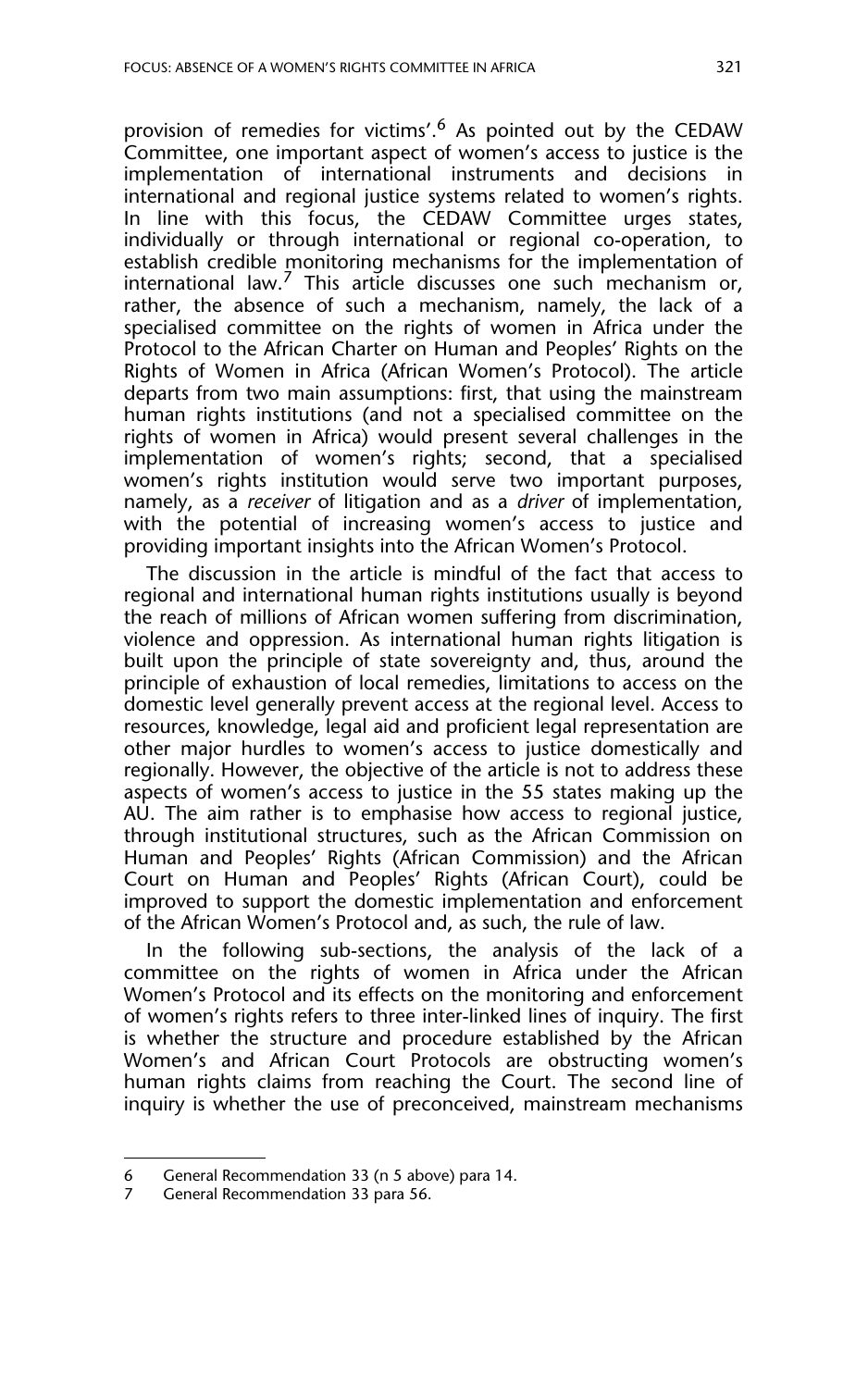to monitor women's rights is conducive to promoting and protecting women's rights; and, lastly, whether the limited jurisprudence on women's rights that have been produced by the African Commission supports or rejects the idea that the Commission is conscious of its women's rights mandate.

## **2 Absence of a women's rights committee under the African Women's Protocol**

In January 2009, the AU Assembly of Heads of States declared 2010- 2020 the African Women's Decade. Although it is evident that women's human rights feature prominently on the current AU agenda, specialised, operational women's rights institutions are incongruously missing from the regional institutional human rights framework. The African Women's Protocol was created to overcome a paradox, referred to by Viljoen as creating another legal instrument to overcome the deficiencies of the already-existing instrument, namely, the African Charter on Human and Peoples' Rights (African Charter) and the Convention on the Elimination of All Forms of Discrimination Against Women (CEDAW). $8$  The problem, however, as referred to by Banda, is not the normative deficiency of international or regional human rights law dealing with women's human rights, but rather the lack of implementation of such rights. $9$  Implementation primarily should be driven by a willingness of state parties to make good on its ratifications, through domestication and access to remedies in cases of non-compliance. However, as argued in this article, a focal point, a specialised women's rights institution, arguably would go a long way towards promoting implementation through both a specialised promotional and protective mandate.

For progressive women's rights treaties to be meaningful, the institutions established to interpret and enforce these treaties must assist in transforming such law into action through specialised promotional and protectional mandates. An important mechanism through which international human rights law becomes operative and accessible is through the interpretation and application of the law by judicial and quasi-judicial bodies. Recent studies reveal that decisions by such institutions can usher in a significant, domestic, human rights policy change, consequently supporting the rule of law.<sup>10</sup> A good example is the CEDAW Committee's salient interpretation of the nondiscrimination clause in the CEDAW confirming, for example, that

<sup>8</sup> F Viljoen *International human rights law in Africa* (2012) 251.

<sup>9</sup> F Banda 'Blazing a trail: The African Protocol on Women's Rights comes into force' (2006) 50 *Journal of African Law* 74.

<sup>10</sup> C Hillebrecht 'The power of human rights tribunals: Compliance with the European Court of Human Rights and domestic policy change' (2014) 20 *European Journal of International Relations* 1117.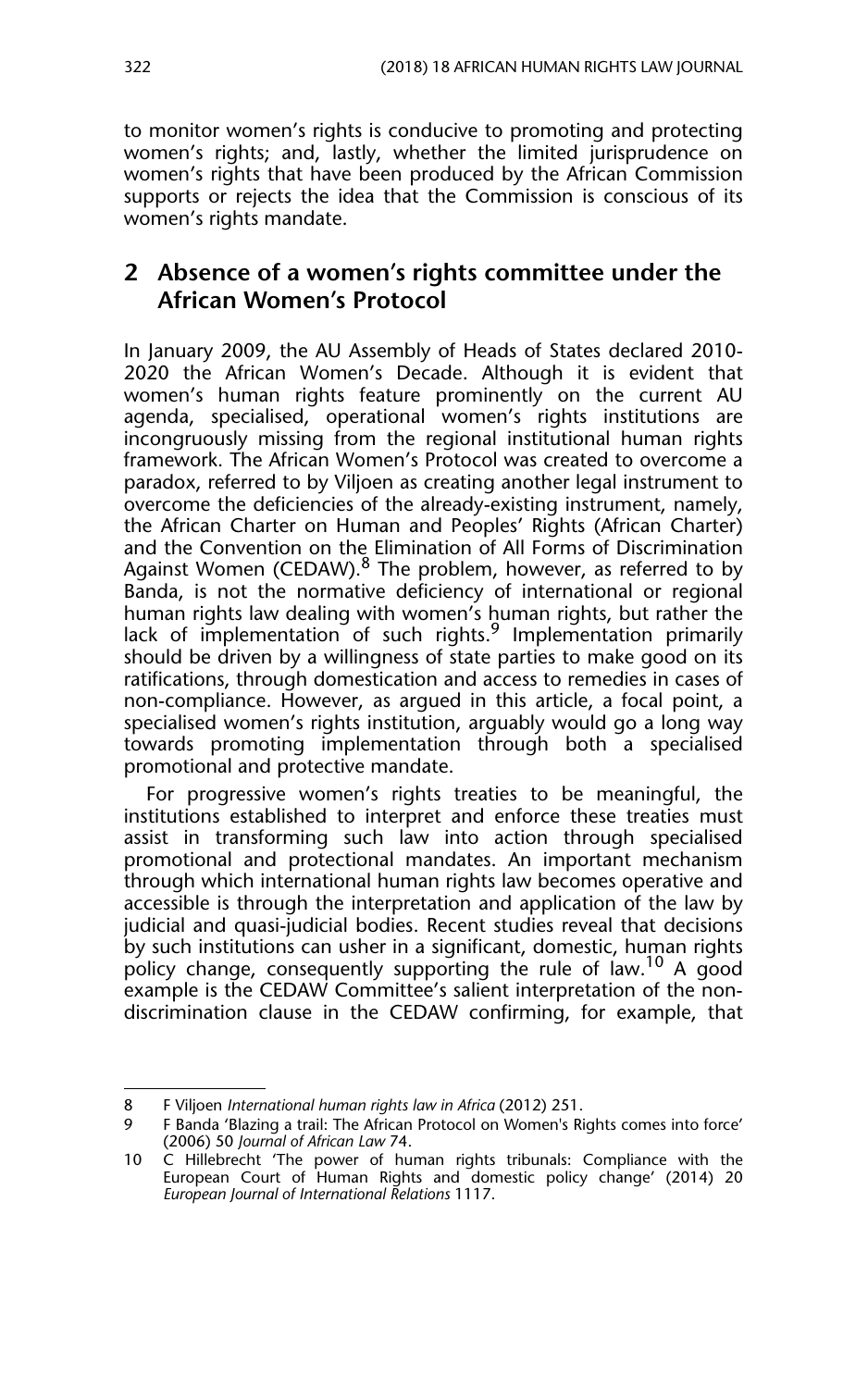gender-based violence is a form of discrimination.<sup>11</sup> The CEDAW Committee, in cases such as *AT v Hungary*, later applied this interpretation.<sup>12</sup> This groundbreaking understanding of violence, as a form of discrimination, has reverberated in domestic jurisprudence across the globe, confirming the importance of the interpretation provided by this specialised women's human rights institution.

However, for treaty bodies to be able to interpret and apply women's human rights law, women must have reasonable access to these bodies. In contrast to the specific women's rights mandate of the CEDAW Committee or the child rights mandate of the African Committee of Experts on the Rights and Welfare of the Child (African Children's Committee), established under the African Charter on the Rights and Welfare of the Child (African Children's Charter), the African Women's Protocol contains no reference to a specialised monitoring body (referred to as a committee on the rights of women in Africa). Thus, no specialised women's rights institution exists on the African continent which is able to draw women's issues into what arguably is still a patriarchal system. Furthermore, there is no specialised institution to bring women's claims of human rights violations to the forefront.<sup>13</sup> Instead, the African Women's Protocol relies on an existing, mainstream, human rights structure, created by the African Charter, namely, the African Commission and the African Court as founded by the Protocol to the African Charter on Human and Peoples' Rights on the Establishment of a Court on Human and Peoples' Rights (African Court Protocol). As suggested by Engle, human rights institutions entrusted with enforcing *all* human rights (such as the African Commission and African Court) must arrange or re-arrange its priorities in order to be able to protect specific women's rights.<sup>14</sup> The question is whether such arrangements or rearrangements have been made and, furthermore, whether access to justice is hindered by the attitude towards women's rights displayed by, for example, the African Commission, as is further discussed in part 3.2 below.

While the ratification of the African Women's Protocol has been relatively successful, the invisibility of women's rights in the decisions and judgments of the treaty bodies set up to protect women's rights on the African continent is glaring. The African Women's Protocol to

<sup>11</sup> UN Committee for the Elimination of All Forms of Discrimination against Women 'General Recommendation 19' in 'Note by the Secretariat, Compilation of General Comments and General Recommendations Adopted by Human Rights Treaty Bodies' 29 July 1994, UN Doc HRI/GEN/1/Rev 1.

<sup>12</sup> Communication 2/2003 UN Doc CEDAW/C/32/D/2/2003 (2005).

<sup>13</sup> Viljoen (n 8 above) 249.<br>14 K Engle 'Female subjects

K Engle 'Female subjects of public international law: Human rights and the exotic other female' (1992) 26 *New England Law Review* 1516.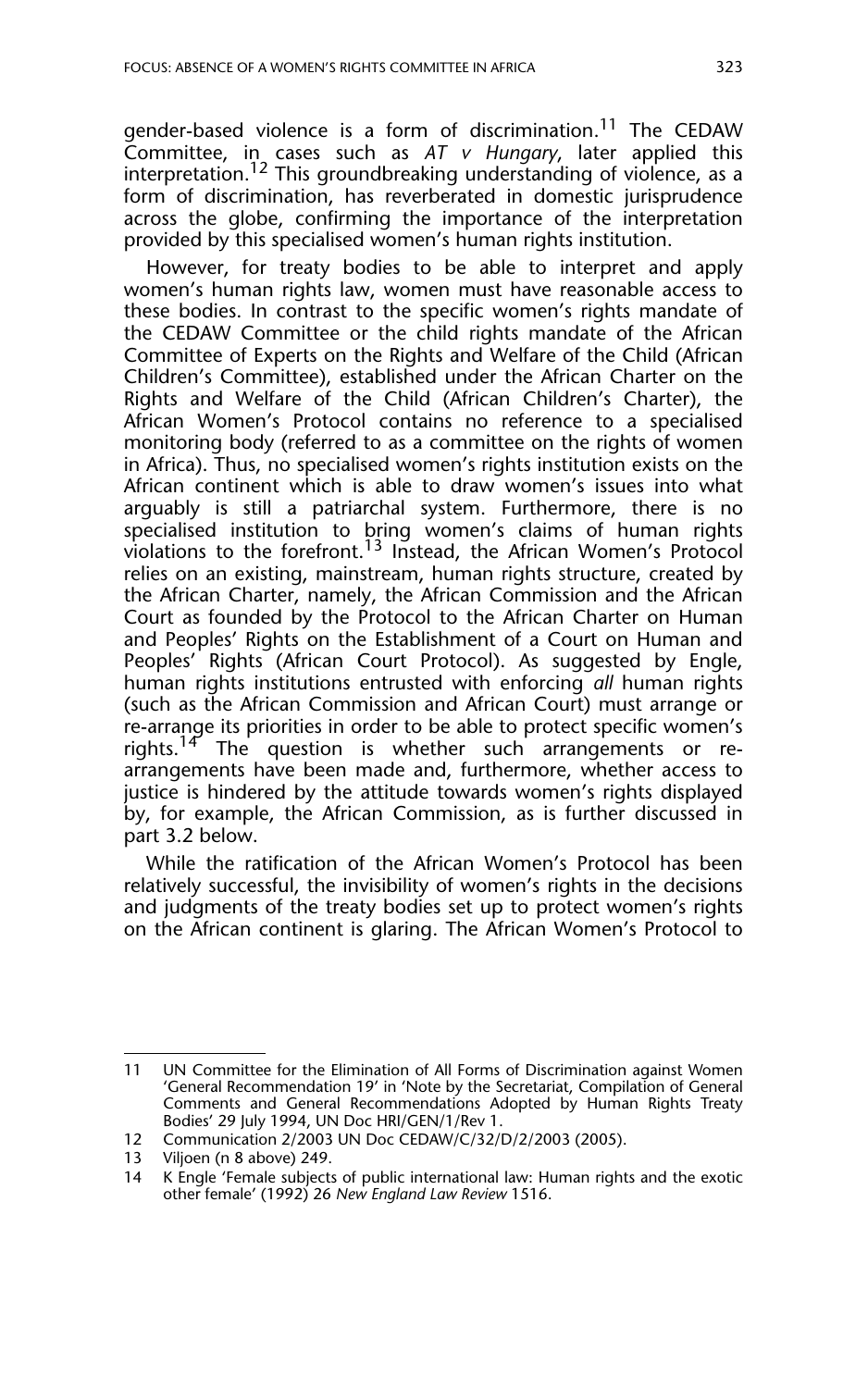date has been ratified by 39 of the 55 AU member states.<sup>15</sup> It has been in force for a period of ten years or longer in 24 of these states. However, as stated by Oré J, the current Judge-President of the African Court:<sup>16</sup>

[I]n spite of the massive ratification of the [African Women's Protocol] on the rights of women, expectations about the volume of litigation have been disappointing … [t]his … is disappointing in view of the serious violations experienced by African girls and women.

Oré J is pointing to an important issue. Almost 12 years after the African Women's Protocol came into force, there still has been no judgment by the African Court or decision by the African Commission specifically enforcing the rights set out in the African Women's Protocol. This is notwithstanding the fact that violations of women's human rights are rampant on the African continent. It is pertinent to ask why this is the case.

Currently there are less than a handful of cases pending before the African Court and African Commission with the potential of breaking this mould. For example, in June 2016, the Court received an application from Mariam Kouma directing a complaint to the African Court regarding violations of article  $3(1)$  (dignity); article  $3(4)$ (protection from violence); and article 8(a) (effective access to justice) of the African Women's Protocol.<sup>17</sup> The Court heard this case on  $16$ May 2017. In September 2016, the Court furthermore received an application from the *Association pour le Progrès et la Défense des Droits des Femmes* and the Institute for Human Rights and Development in Africa against Mali, challenging the Malian Code of Persons providing for marriages to be concluded with persons under the age of 18. $^{18}$ This case specifically refers to article 2(2) (the obligation to modify harmful social and cultural practices); article 6(a) (full consent in marriage); article 6(b) (minimum age of marriage); and article 21 (the

<sup>15</sup> Following the adoption of the Solemn Declaration on Gender Equality in Africa in July 2004, all member states of the AU undertook to (i) sign and ratify the African Women's Protocol by the end of 2004; (ii) support the launching of the public campaign aimed at ensuring its entry into force by 2005; and (iii) usher in an era of domestication and implementation of the African Women's Protocol, as well as other national, regional and international instruments on gender equality. In the AU Gender Policy, launched in 2009, member states furthermore undertook to achieve full ratification and enforcement of the African Women's Protocol by 2015 and its domestication by 2020.

<sup>16</sup> Final Communiqué of the 59th ordinary session of the African Commission on Human and Peoples' Rights, 21 October to 4 November 2016, Banjul, The Gambia, para 10.

<sup>17</sup> Application 40/2016, *Mariam Kouma v Republic of Mali (Kouma),* African Court on Human and Peoples' Rights.

<sup>18</sup> Application 46/2016, *APDF and IHRDA v Republic of Mali (IHRDA),* African Court on Human and Peoples' Rights.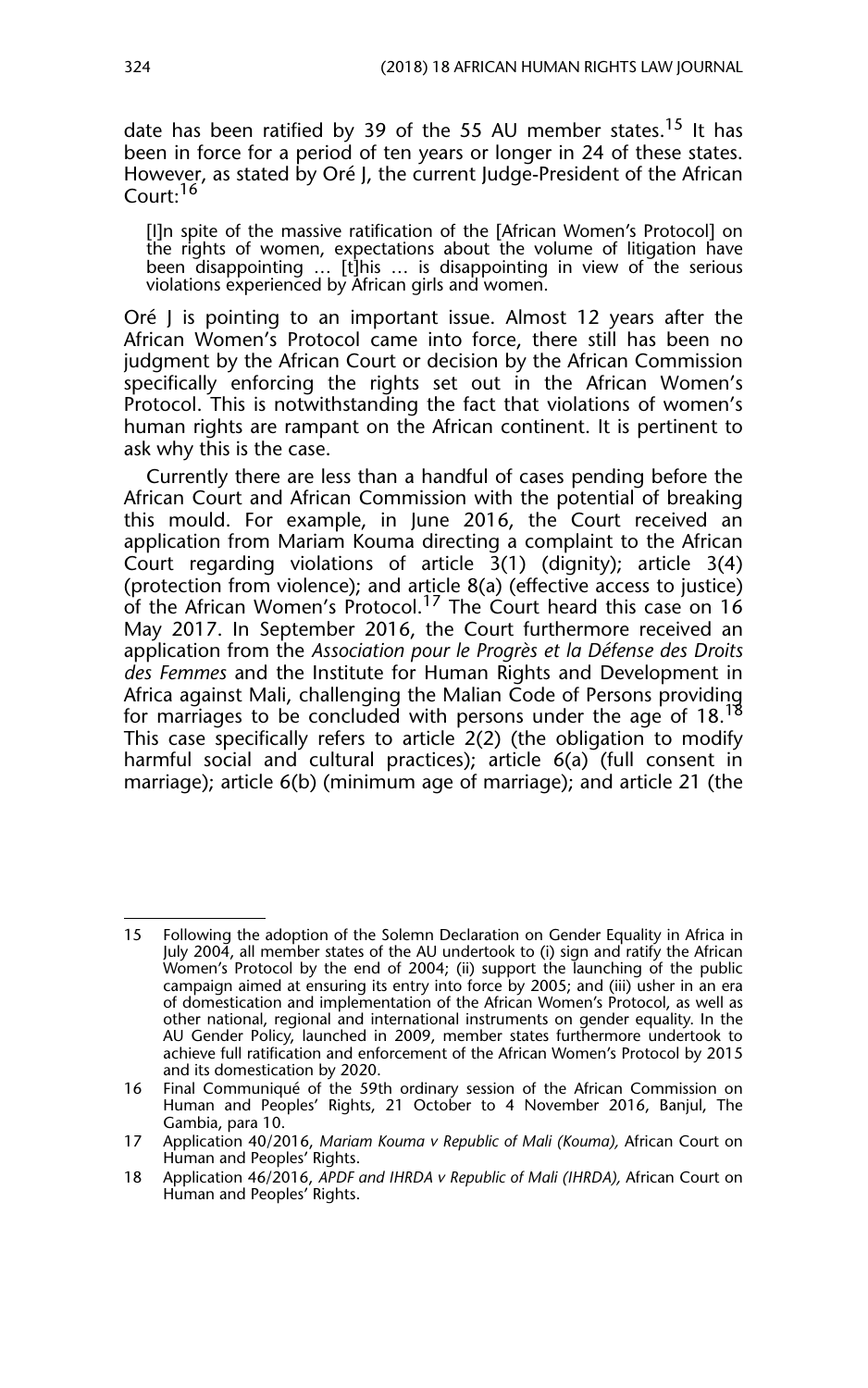right to inheritance) of the African Women's Protocol.<sup>19</sup> These are encouraging developments. However, the position remains that very little reference has been made directly to the African Women's Protocol which targets to address the marginalisation of women in Africa and to strengthen the rule of law. If this is not appropriately addressed, women's rights litigation will continue trickling instead of streaming in the regional domain.

## **3 African Women's Protocol and its enforcement mechanisms**

The AU Assembly adopted the African Women's Protocol on 11 July 2003, and it entered into force on 25 November 2005, after the fifteenth ratification required had been made. It was established under article 66 of the African Charter, as a special protocol to supplement the provisions of the Charter. The CEDAW has been ratified by all AU member states except the Sharawi Arab Democratic Republic (which is not a member of the United Nations (UN)), Somalia and Sudan. Accordingly, there is a complete overlap between the state parties to the African Women's Protocol and the CEDAW. Out of the 39 member states of the AU that have ratified the African Women's Protocol, 37 states have been bound to the CEDAW for 20 years or longer. The exceptions are Mauritania and Swaziland, which ratified the CEDAW in 2001 and 2004 respectively. Conclusively, out of the 39 member states of the AU that have ratified the African Women's Protocol, all these states have been bound by the CEDAW for a period extending over ten years.

The African Women's Protocol arguably is a comprehensive treaty, prohibiting all forms of discrimination, harmful cultural practices and domestic violence against women and girls. It prescribes rights to property and inheritance and contains civil and political as well as socio-economic rights. As far as the latter category is concerned, the African Women's Protocol protects the general health of women and their reproductive health, and prescribes certain rights for women subjected to or living with HIV/AIDS. According to article 2 of the Women's Protocol, state parties furthermore have a comprehensive obligation to protect women from discrimination by state and nonstate actors.

<sup>19</sup> In addition, there is an interesting case pending a decision of seizure by the African Commission concerning collective rape during military operations in the Democratic Republic of the Congo (DRC). Institute for Human Rights and Development in Africa (IHRDA) 'Case against the Democratic Republic of Congo before the African Commission, on collective rape during military operations' October 2016 http://www.ihrda.org/2016/10/case-against-the-democratic-repub lic-of-congo-before-the-african-commission-on-collective-rape-during-military-ope rations/ (accessed 8 February 2018).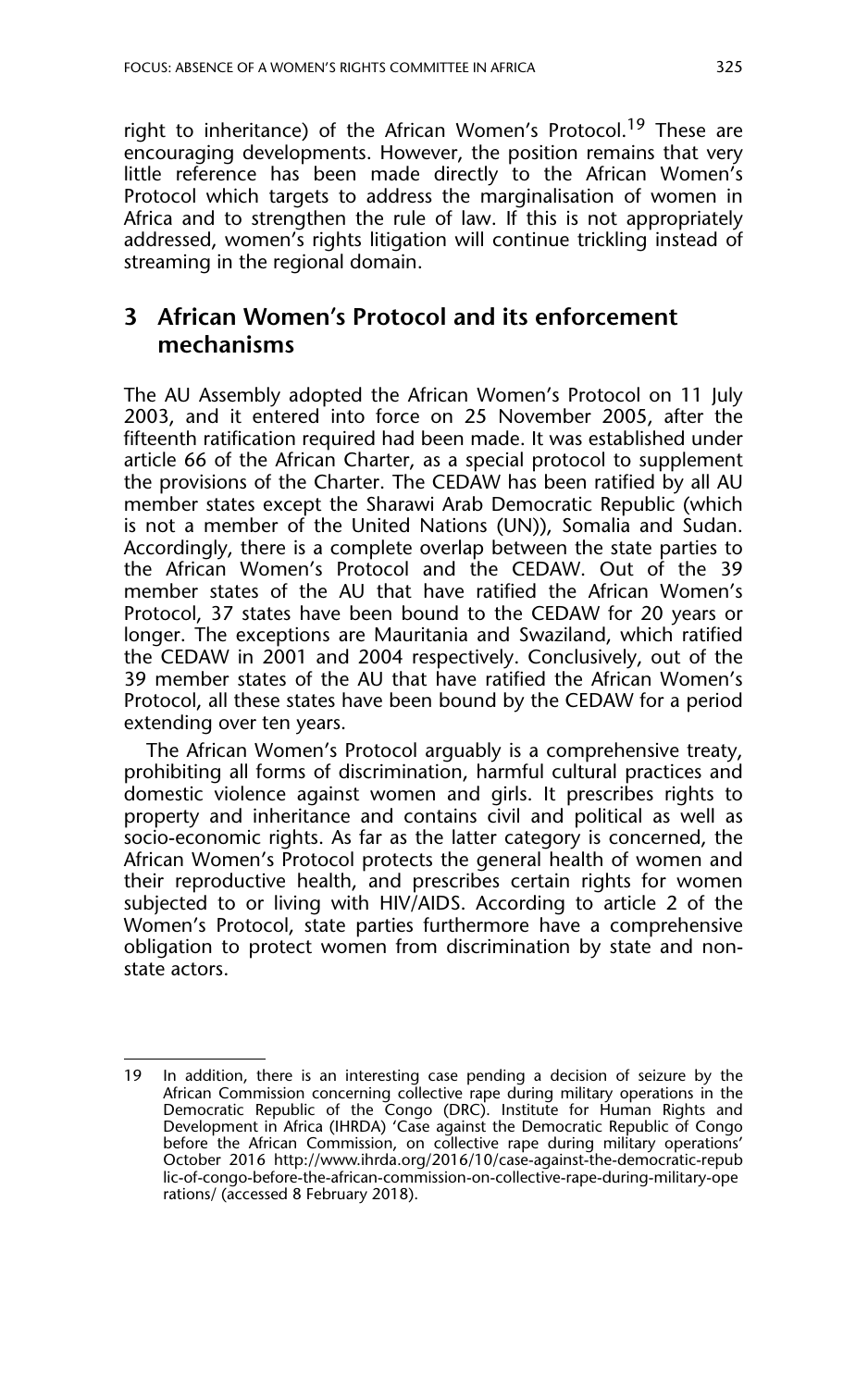As alluded to above, unlike the African Children's Charter, the African Women's Protocol does not constitute a committee on the rights of women in Africa. Born out of the same Charter, the African Charter, and the idea that specific protection is required for certain vulnerable groups such as children, the African Children's Charter established the African Children's Committee in 1999. In comparison, the Children's Charter has been ratified by 48 states, and the African Children's Committee, which held its first meeting in 2002, is entrusted with the specific mandate to promote and protect the rights and welfare of the child.<sup>20</sup> It consists of 11 impartial members with a specific competency in matters of the rights and welfare of children.<sup>21</sup> The Children's Committee can receive communications from any person, group, non-governmental organisation  $(NGO)$ ,  $^{22}$  state party, or the UN relating to any matter covered by the African Children's Charter.<sup>23</sup> It can furthermore investigate any matter falling within the ambit of the Children's Charter and receives periodic reports from member states. The African Children's Committee has thus far finalised four communications,  $24$  and three communications are currently pending before the Children's Committee.<sup>25</sup> It has issued 31 Concluding Observations based on reports submitted by state parties. Of the 48 member states to the African Children's Charter, 33 states have submitted their initial reports, and seven have submitted periodic reports. The Children's Committee moreover to date has issued two General Comments as well as a joint General Comment with the African Commission.<sup>26</sup>

<sup>20</sup> Arts 32 & 42 African Children's Charter.

<sup>21</sup> Art 33 African Children's Charter.

<sup>22</sup> Recognised by the OAU, read AU.

<sup>23</sup> Art 44(1) African Children's Charter.

<sup>24</sup> *Michelo Hansungule (on behalf of children in Northern Uganda) v The Government of Uganda* 001/Com/001/2005; *Institute for Human Rights and Development in Africa (IHRDA) and Open Society Justice Initiative on behalf of children of Nubian descent in Kenya v The Government of Kenya* 002/Com/002/2009; *The Centre for Human Rights (University of Pretoria); La Rencontre Africaine pour la Defense Des Droits de l'Homme (Senegal) v The Government of Senegal* 003/Com/001/2012; and *Minority Rights Group International and SOS-Esclaves on behalf of Said Ould Salem and Yarg Ould Salem v The Republic of Mauritania* 007/Com/003/2015.

<sup>25</sup> *Institute for Human Rights and Development in Africa v The Government of Malawi* 004/Com/001/2014; *African Centre of Justice and Peace Studies (ACJPS) and People's Legal Aid Centre (PLACE) v the Government of Republic of Sudan* 005/Com/001/ 2015; and *The Institute for Human Rights and Development in Africa and Finders Group Initiative on behalf of TFA (a minor) v The Government of Republic of Cameroon* 006/Com/002/2015.

<sup>26</sup> African Committee of Experts on the Rights and Welfare of the Child General Comment 1 (Article 30 of the African Charter on the Rights and Welfare of The Child) on 'Children of Incarcerated and Imprisoned Parents and Primary Caregivers' 8 November 2013; African Committee of Experts on the Rights and Welfare of the Child, General Comment 2 on article 6 of the African Charter on the Rights and Welfare of the Child: 'Right to Birth Registration, Name and Nationality' 16 April 2014; and Joint General Comment of the African Commission on Human and Peoples' Rights and the African Committee of Experts on the Rights and Welfare of the Child on Ending Child Marriage 30 January 2018.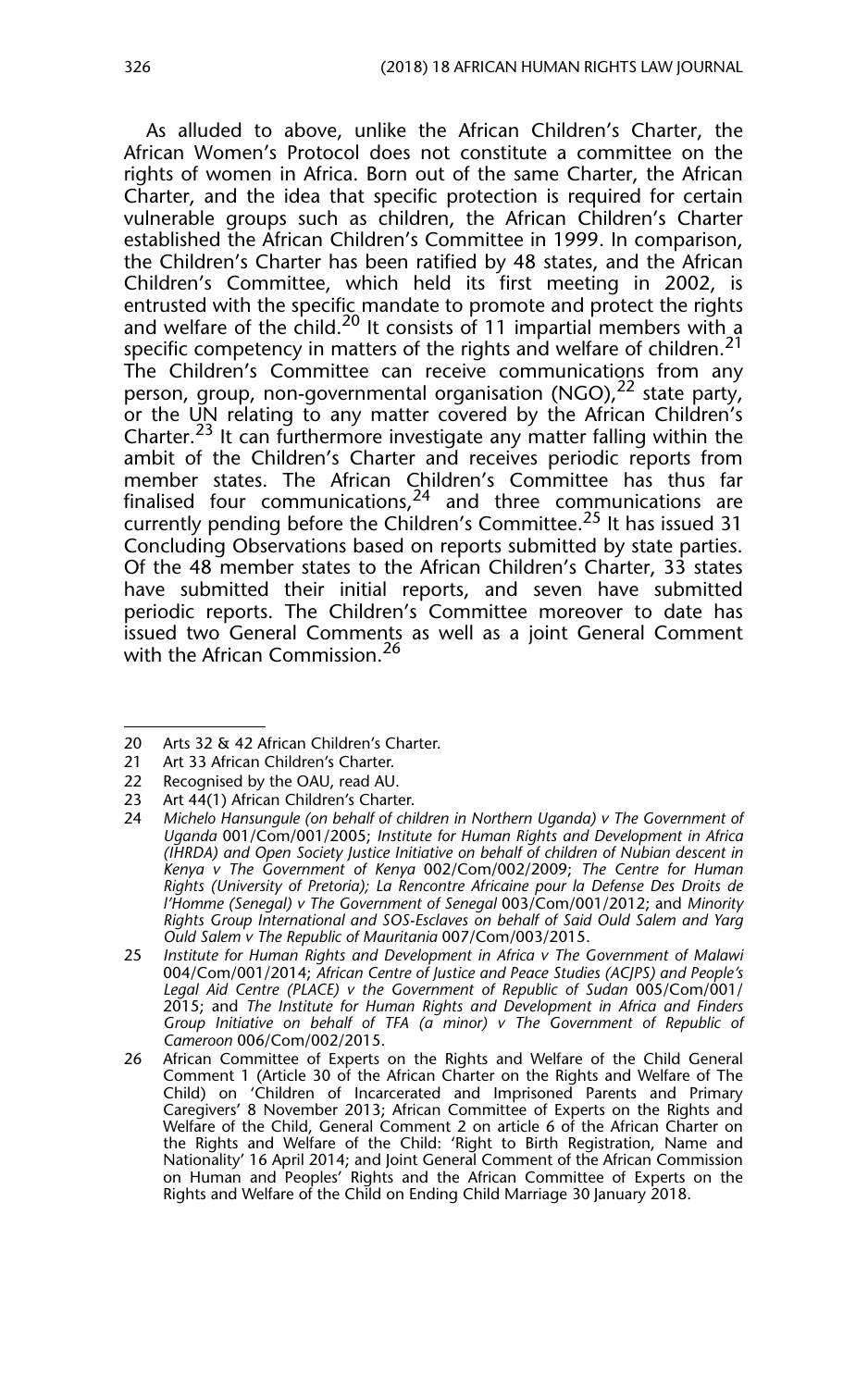#### **3.1 Role of the Court in enforcing women's rights**

The African Women's Protocol relies on the existing human rights structure, as created by the African Charter and the African Court Protocol, to monitor the implementation of the rights set out therein. When the African Women's Protocol was negotiated, the Court Protocol had been conceived and adopted; however, the Court had not yet become operational. The African Women's Protocol prescribes that pending the establishment of the African Court, the African Commission has the responsibility to hear matters pertaining to the interpretation and application of the Women's Protocol. As will be further discussed below, the bulk of the protection mandate today still lies with the Commission, even though the African Court has been in operation since 2004.

The African Women's Protocol appoints the African Court as the primary institution that should be 'seized with matters of interpretation arising from the application or implementation of … [the] Protocol'.<sup>27</sup> This implies that if the rights are not implemented or the application of the rights of member states are not done in accordance with the African Women's Protocol, the African Court may hear such claims. Therefore, the Court would have jurisdiction under article 3 of the African Court Protocol *vis-à-vis* states that have ratified the Court Protocol as well as the African Women's Protocol, and it would equally be able to apply the provisions of the African Women's Protocol under article 7 of the Court Protocol. Of the 30 states<sup>28</sup> that have ratified the African Court Protocol, 25<sup>29</sup> have also ratified the African Women's Protocol, substantiating the material jurisdiction of the Court. In this context, it is also important to note that the Court is able to hear women's rights cases based on articles 2, 3 and 18(3) of the African Charter, and the CEDAW where a state party has ratified the Court Protocol but not the African Women's Protocol. Of the five states<sup>30</sup> that have not ratified the African Women's Protocol, four<sup>31</sup> have ratified the CEDAW. The African Court's material jurisdiction is determined by article 3 of the Court Protocol, as mentioned above, indicating that for the Court to have material jurisdiction over an international treaty it has to be relevant, of a human rights nature and ratified by the state in question.

<sup>27</sup> Art 27 African Women's Protocol.

<sup>28</sup> African Union Protocol to the African Charter on Human and Peoples' Rights on the Establishment of an African Court on Human and Peoples' Rights 1 April 2016 https://au.int/sites/default/files/treaties/7778-sl-protocol\_to\_the\_african\_charter\_ on\_human\_and\_peoplesrights\_on\_the\_estab.pdf (accessed 12 February 2018). 29 As above.

<sup>30</sup> Chad, Ethiopia, Niger, Sahrawi Arab Democratic Republic and Tunisia.

<sup>31</sup> The Sharawi Arab Democratic Republic that has not ratified the CEDAW.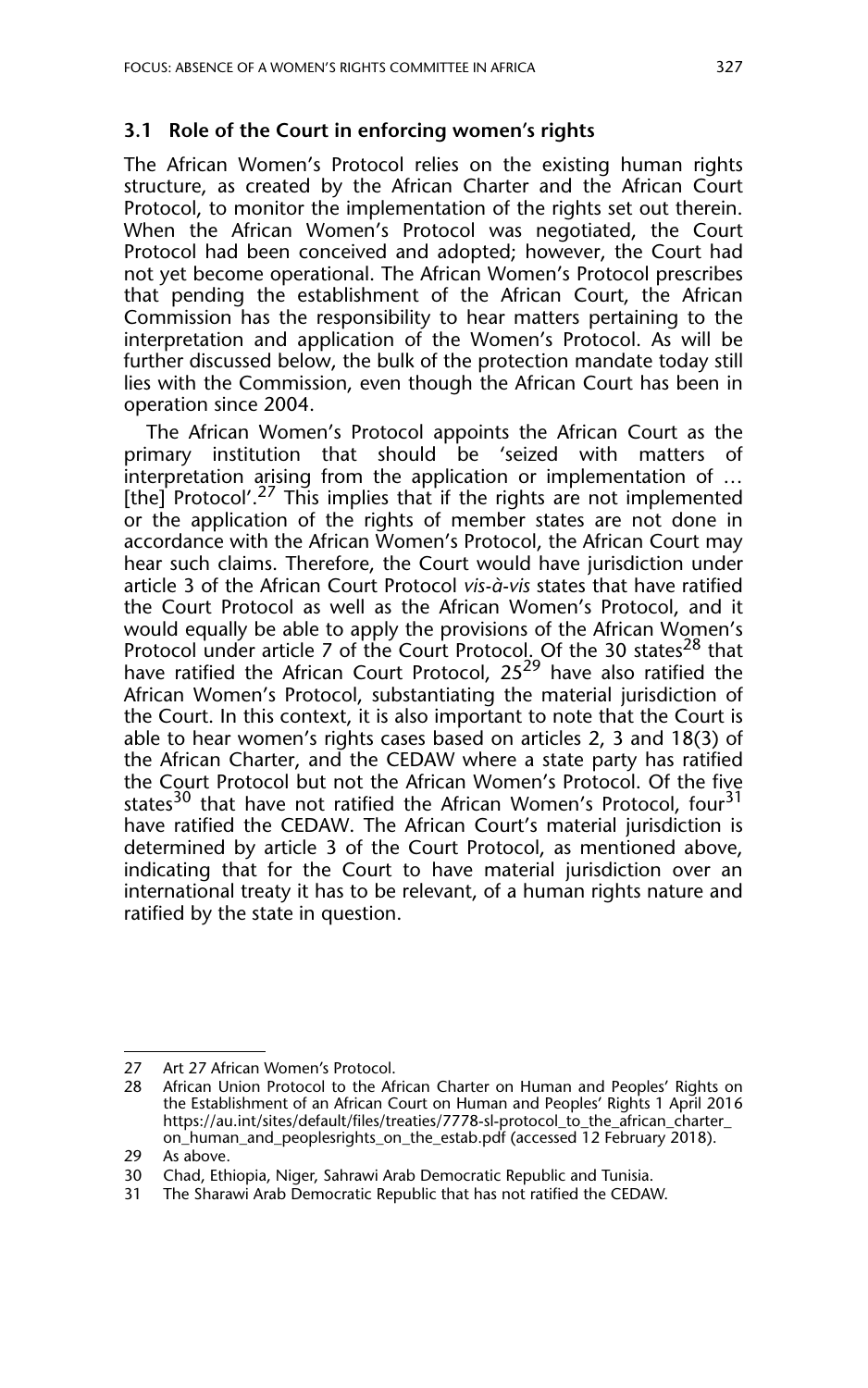Besides material jurisdiction, the African Court also has to assume personal jurisdiction to be able to hear a case.<sup>32</sup> The Court Protocol stipulates that the African Commission; a state party that has lodged a complaint to the Commission; a state party against which the complaint has been lodged at the Commission; a state party of which the citizen is a victim of a human rights violation; and African intergovernmental organisations have *locus standi* before the African Court.<sup>33</sup> Only in cases where the state has made a declaration under article 34(6) of the Court Protocol (an optional jurisdiction declaration), accepting the jurisdiction of the Court to hear complaints by individuals and NGOs (with observer status), may the Court accept such complaints.<sup>34</sup> Currently seven states have made such declarations.<sup>35</sup> All seven states furthermore have ratified the African Women's Protocol.<sup>36</sup> Conclusively, only individual victims or NGOs (with observer status) in seven out of 55 African states can complain directly to the primary mechanisms stipulated in the African Women's Protocol, that is, the African Court, with regard to violations under the African Women's Protocol.

In the 22 states that have ratified both the African Court Protocol (without making an optional jurisdiction declaration) and the African Women's Protocol, a case concerning a violation of the African Women's Protocol can only reach the Court through (i) a referral by the African Commission;<sup>37</sup> (ii) as a complaint submitted by an African intergovernmental organisation;<sup>38</sup> (iii) as an inter-state complaint;<sup>39</sup> or (iv) as a referral by the state that has been accused of human rights violations before the African Commission.40 Thus far, the Commission has referred three cases to the Court.<sup>41</sup> Moreover, as the African Women's Protocol does not establish a committee on the rights of

- 38 Art 5(1)(e) African Court Protocol.
- 39 Arts 5(1)(b) & (d).
- 40 Art 5(1)(c).

<sup>32</sup> See Application 004/2013 *Lohe Issa Konate v Burkina Faso*, African Court on Human and Peoples' Rights 5 December 2014 para 30. The Court has to establish four instances of jurisdiction, namely, *ratione personae, materiae, temporis* and *loci*.

<sup>33</sup> Art 5 Court Protocol.

<sup>34</sup> Arts 5(3) & 34(6). See also App 001/2008 *Michelot Yogogombaye v Republic of Senegal*, African Court on Human and Peoples' Rights 15 December 2009 para 37.

<sup>35</sup> Burkina Faso, deposited 28 July 1998; Malawi, deposited 9 October 2008; Mali, deposited 19 February 2010; Tanzania, deposited 29 March 2010; Ghana, deposited 10 March 2011; Côte d'Ivoire, deposited 23 July 2013; and Benin, deposited 8 February 2016. Tunisia signed on 13 April 2017 but has not yet deposited its declaration. Rwanda deposited its declaration on 6 February 2013 and officially withdrew it on 24 February 2016.

<sup>36</sup> See n 28 above.

<sup>37</sup> Art 5(1)(a) African Court Protocol; Rule 118 Rules of Procedure of the African Commission on Human and Peoples' Rights.

<sup>41</sup> App 002/2013, *The African Commission on Human and Peoples' Rights v Libya*, African Court on Human and Peoples' Rights 3 June 2016; App 004/2011 *The African Commission on Human and Peoples' Rights v Great Socialist People's Libyan Arab Jamahiriya,* African Court on Human and Peoples' Rights (struck out) and App 006/2012, *The African Commission on Human and Peoples' Rights v Republic of Kenya*, African Court on Human and Peoples' Rights 26 May 2017.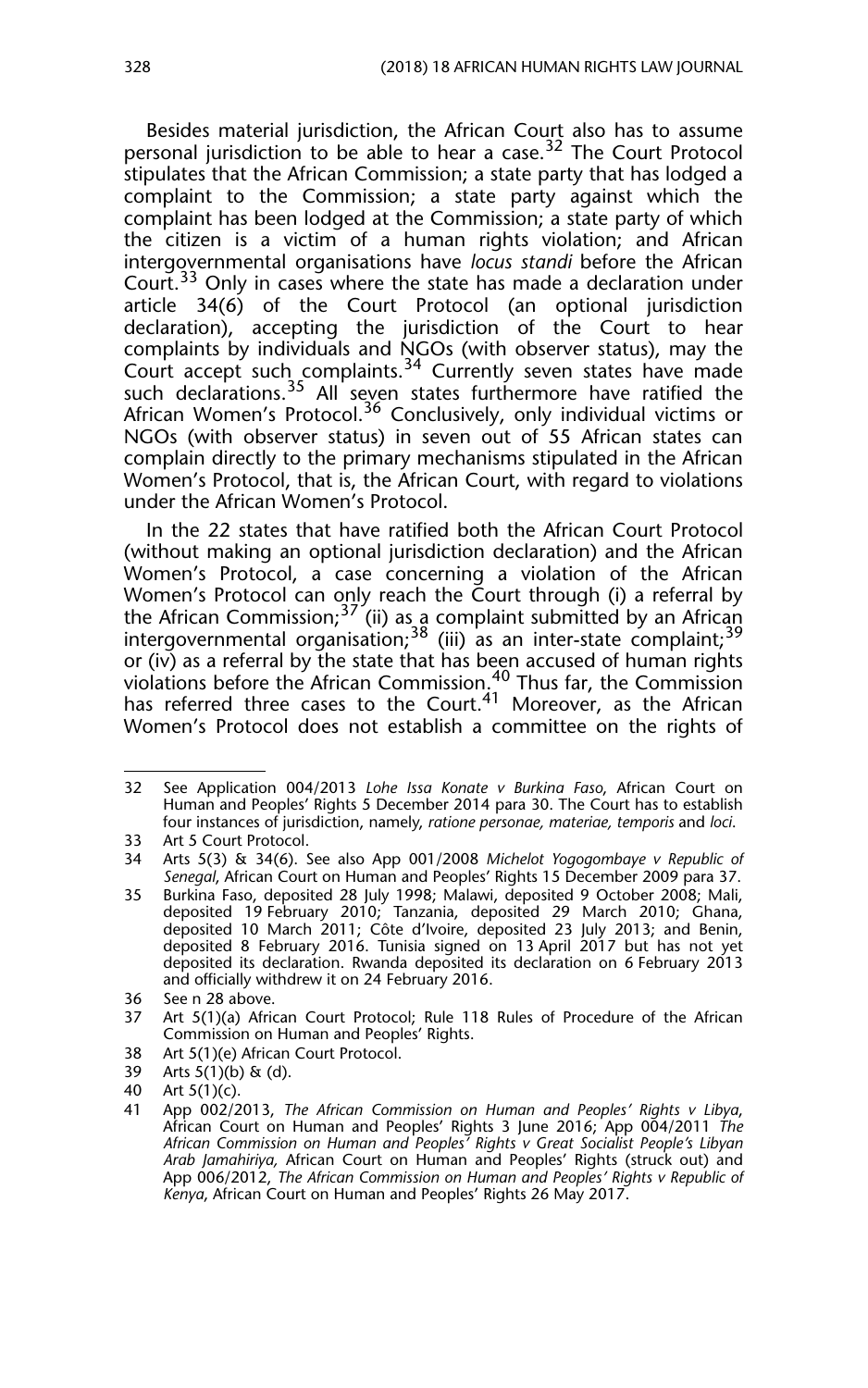women in Africa, and as the African Children's Committee does not constitute an African intergovernmental organisation according to the Court, $42$  it is not clear what other AU/African body would have an interest and equally possess *locus standi* to submit such a claim. Furthermore, inter-state complaints are very rare, and it is unlikely that such a claim would involve women's rights. $43$  In the last scenario, where a state that has been cited as a respondent party before the African Commission, the complaint would voluntarily be subjected to the binding judgments of the African Court, and would in all likelihood involve the Court as an appeal body. Except for the Commission, as alluded to above, none of the other entities with *locus standi* before the Court has thus far lodged a complaint.

#### **3.2 Role of the African Commission in enforcing women's rights**

#### **3.2.1 State reports**

The African Commission has since 1987 been entrusted with monitoring state compliance with the African Charter. In addition, as discussed above, the Commission acts as a transitional monitoring body for the African Women's Protocol in relation to states that have ratified the Women's Protocol but that have not yet ratified the Court Protocol, and states that have ratified the African Women's Protocol and the Court Protocol but which have not yet made an optional jurisdiction declaration. Furthermore, article 60 of the African Charter stipulates that the African Commission 'shall draw inspiration' from human rights instruments adopted by the UN, as ratified by African states. The CEDAW falls under this category.

Under article 26 of the African Women's Protocol state parties undertake to submit periodic reports every two years, on the measures taken (both administrative and legislative) to implement their obligations, in accordance with article 62 of the African Charter and rule 73 of the Rules of Procedure of the African Commission.<sup>44</sup> In order to assist member states in fulfilling their reporting obligations, the Commission has adopted Guidelines for State Reporting under the

<sup>42</sup> African Court on Human and Peoples' Rights, Request for Advisory Opinion 002/ 2013 – The African Committee of Experts on the Rights and Welfare of the Child on the Standing of the African Committee of Experts on the Rights and Welfare of the Child before the African Court on Human and Peoples' Rights (ACRWC advisory opinion) para 93.

<sup>43</sup> *Democratic Republic of the Congo v Burundi, Rwanda and Uganda* (2004) AHRLR 19 (ACHPR 2004).

<sup>44</sup> As approved by the African Commission on Human and Peoples' Rights during its 47th ordinary session held in Banjul, The Gambia, 12-26 May 2010.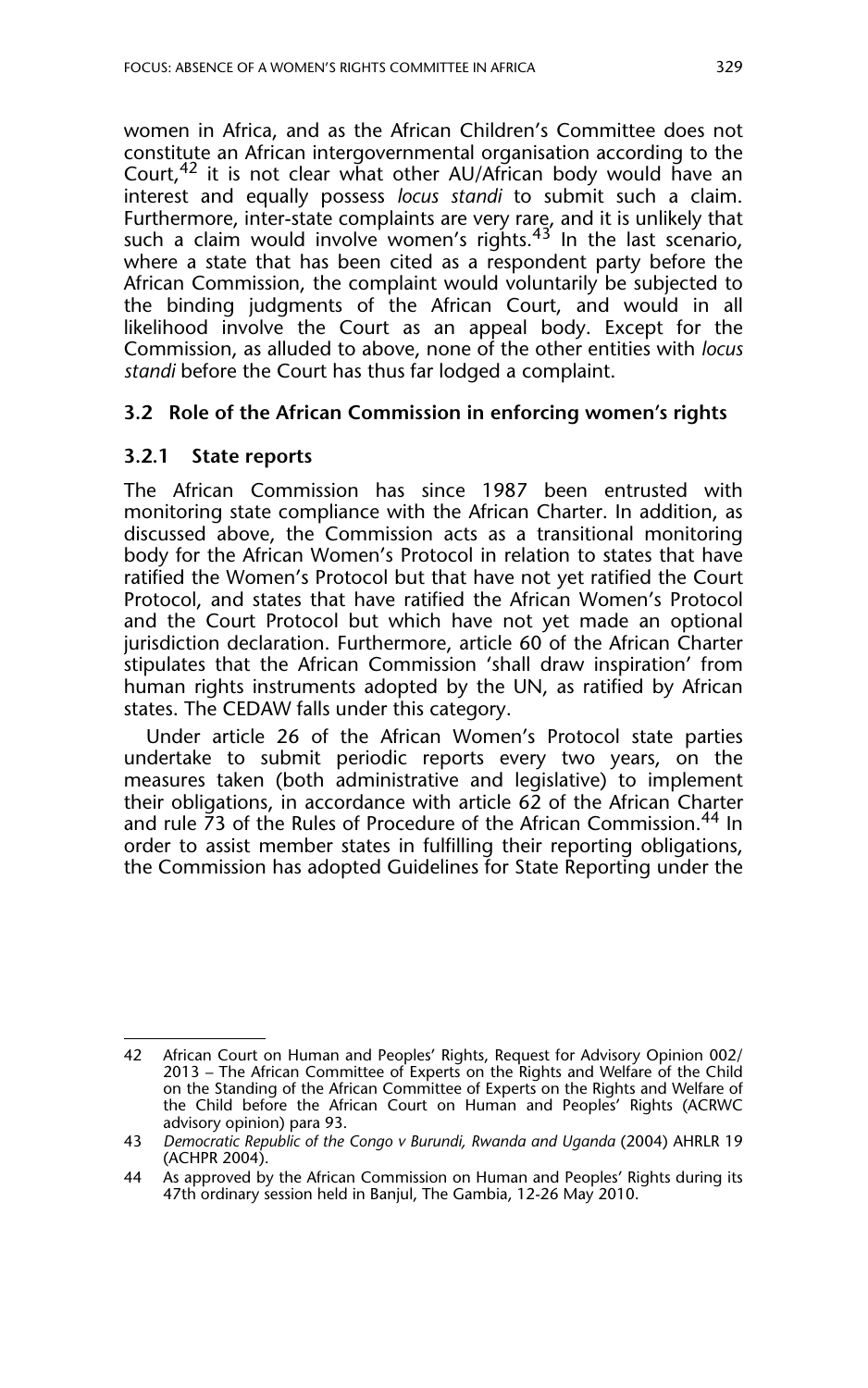African Women's Protocol (Guidelines).<sup>45</sup> These Guidelines stipulate:<sup>46</sup>

A state party to the African Charter and the Protocol must submit its report in two parts: Part A, dealing with the rights in the African Charter, and Part B, dealing with the rights in the Protocol. A state's first report under Part B must, preferably, not exceed 50 pages and subsequent reports should not exceed 30 pages.

Therefore, there is no separate reporting procedure for the African Women's Protocol. Instead, the African Commission relies on state parties to submit joint reports on the African Charter and the Women's Protocol for consideration. This reporting process is problematic, as the two reports are easily conflated. As an example, reports on the African Charter and the Women's Protocol are not listed separately on the Commission's homepage. Thus, there is no clear indication as to how many or which states have reported under the African Women's Protocol. It is sometimes difficult to distinguish between the two different reports and to find separate and relevant information on the status of state reporting under the African Women's Protocol.

As indicated above, of the 48 member states to the African Children's Charter, 33 states have submitted their initial reports, and seven have subsequently submitted periodic reports. Even considering the fact that the Children's Charter has been in force five years longer than the African Women's Protocol, the progress of state reporting under the Women's Protocol is substantially slower than under the Children's Charter. Currently, only seven out of the 39 state parties have submitted an initial report under the African Women's Protocol.<sup>47</sup> Only Nigeria has repeatedly reported. As article 62 of the African Charter instructs states to report every two years, it is clear that the majority of state parties do not consider reporting under the African Women's Protocol a priority.

<sup>45</sup> Guidelines for state reporting under the Protocol to the African Charter on Human and Peoples' Rights on the Rights of Women in Africa, adopted during the 46th ordinary session of the African Commission held from 11 to 25 November 2009 in Banjul, The Gambia. The 46th ordinary session was covered in the 27th Activity Report of The African Commission.

<sup>46</sup> Guidelines (n 45 above) 1.

<sup>47</sup> Mauritania's 10th, 11th, 12th, 13th and 14th Periodic Report 2006-2014 (not yet considered by the African Commission); Rwanda's 11th, 12th and 13th Periodic Report 2009-2016 (not yet considered by the African Commission); South Africa's 2nd Periodic Report 2003-2014, considered at the 58th ordinary session of the African Commission, 6-20 April 2016, Banjul, The Gambia; Namibia's 6th Periodic Report 2011-2014, considered at the 58th ordinary session of the African Commission, 6-20 April 2016, Banjul, The Gambia; Burkina Faso's 3rd and 4th Periodic Report 2011-2015, considered at the 57th ordinary session of the African Commission, 4-18 November 2015, Banjul, The Gambia; Malawi's Initial and Combined Reports, 1995-2013, considered at the 56th ordinary session of the African Commission, 21 April-7 May 2015, Banjul, The Gambia; Nigeria's 5th Periodic Report 2011-2014, considered at the 56th ordinary session of the African Commission, 21 April-7 May 2015, Banjul, The Gambia; and Nigeria's 6th Periodic Report 2015-2016 (not yet considered by the African Commission).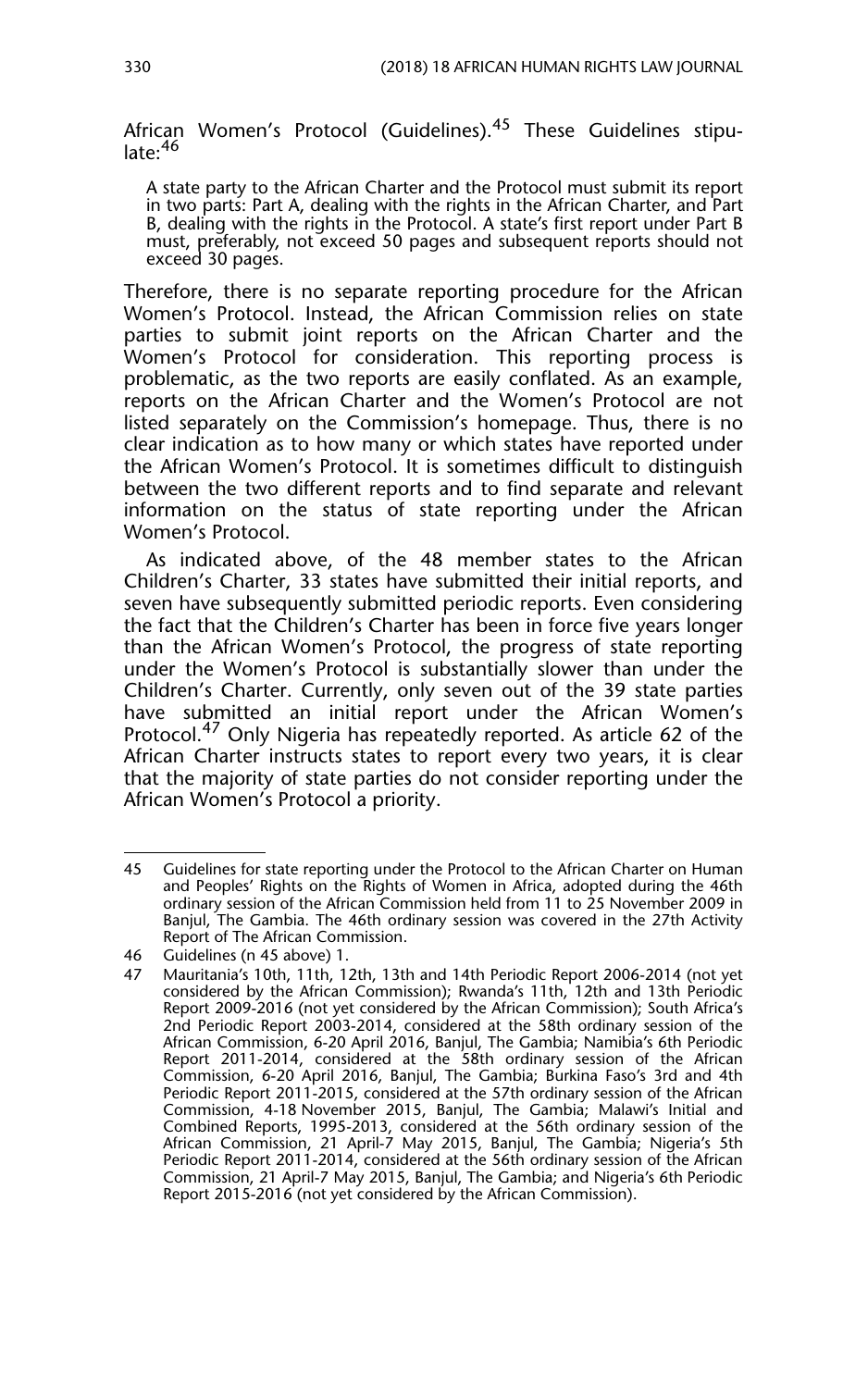#### **3.2.2 Individual complaints**

As of November 2015, the African Commission had received 581 communications. Of these, 408 communications had been finalised and three<sup>48</sup> transferred to the African Court.<sup>49</sup> It is notable that out of more than 400 finalised communications, the Commission has engaged with women-specific issues in only ten communications dating back to 1996, as part of broader claims of human rights violations.

It is evident that the Commission cannot choose the cases it eventually considers. The individual complaints process as set out in the African Charter, mainly in articles 45, 55, 56 and 59, is initiated by the complainant. There are undoubtedly several external reasons why women's claims do not, in general, reach the Commission (and for that matter the Court), thus hampering women's access to justice. These include the slow implementation of certain provisions of the African Women's Protocol; the lack of state reporting under article 26 of the African Women's Protocol and the conflation of state reports (as discussed above under 3.2.1); the persistent challenges to the universality of women's human rights *vis-à-vis* moral or traditional African values and how these relate to the different roles of women; the use of religion and culture to defend harmful and violent practices; a lack of awareness of human rights instruments in general and, more specifically, the African Women's Protocol; and a lack of progress regarding women's rights due to state-specific conditions and events such as environmental challenges, conflicts and health epidemics.<sup>50</sup> However, a lack of engagement with women's issues at the African Commission cannot *only* be explained by these external factors. Currently there are 514 NGOs with observer status listed with the Commission.<sup>51</sup> Of these, at least 50 NGOs specifically list women's rights as part of their mandate.<sup>52</sup> In this regard, it is

<sup>48</sup> See n 41 above.<br>49 Inter-Session Ac

Inter-Session Activity Report of the Working Group on Communications May 2015-October 2015), presented to the 57th ordinary session of the African Commission on Human and Peoples' Rights, Banjul, The Gambia, 4-18 November 2015 4 para 16.

<sup>50</sup> African Union Special Rapporteur on the Rights of Women in Africa and UN Office of the High Commissioner for Human Rights 'Report on women right's in Africa' 52 http://reliefweb.int/sites/reliefweb.int/files/resources/WomensRightsinAfrica\_ singlepages.pdf (accessed 12 February 2018).

<sup>51</sup> Resolution 33 on the Criteria for Granting and Enjoying Observer Status to Non-Governmental Organisations Working in the Field of Human and Peoples' Rights, 5 May 1999, adopted at the 25th ordinary session of the African Commission held in Bujumbura, Burundi, 26 April-5 May 1999. The 25th ordinary session is covered in the 12th Activity Report of the African Commission, Assembly of Heads of State and Government 35th ordinary session, 12-14 July 1999, Algiers, Algeria, AHG/ 215 (XXXV).

<sup>52</sup> African Commission on Human and Peoples' Rights 'NGOs with observer status' 2018 http://www.achpr.org/network/ngo/by-name/ (accessed 12 February 2018).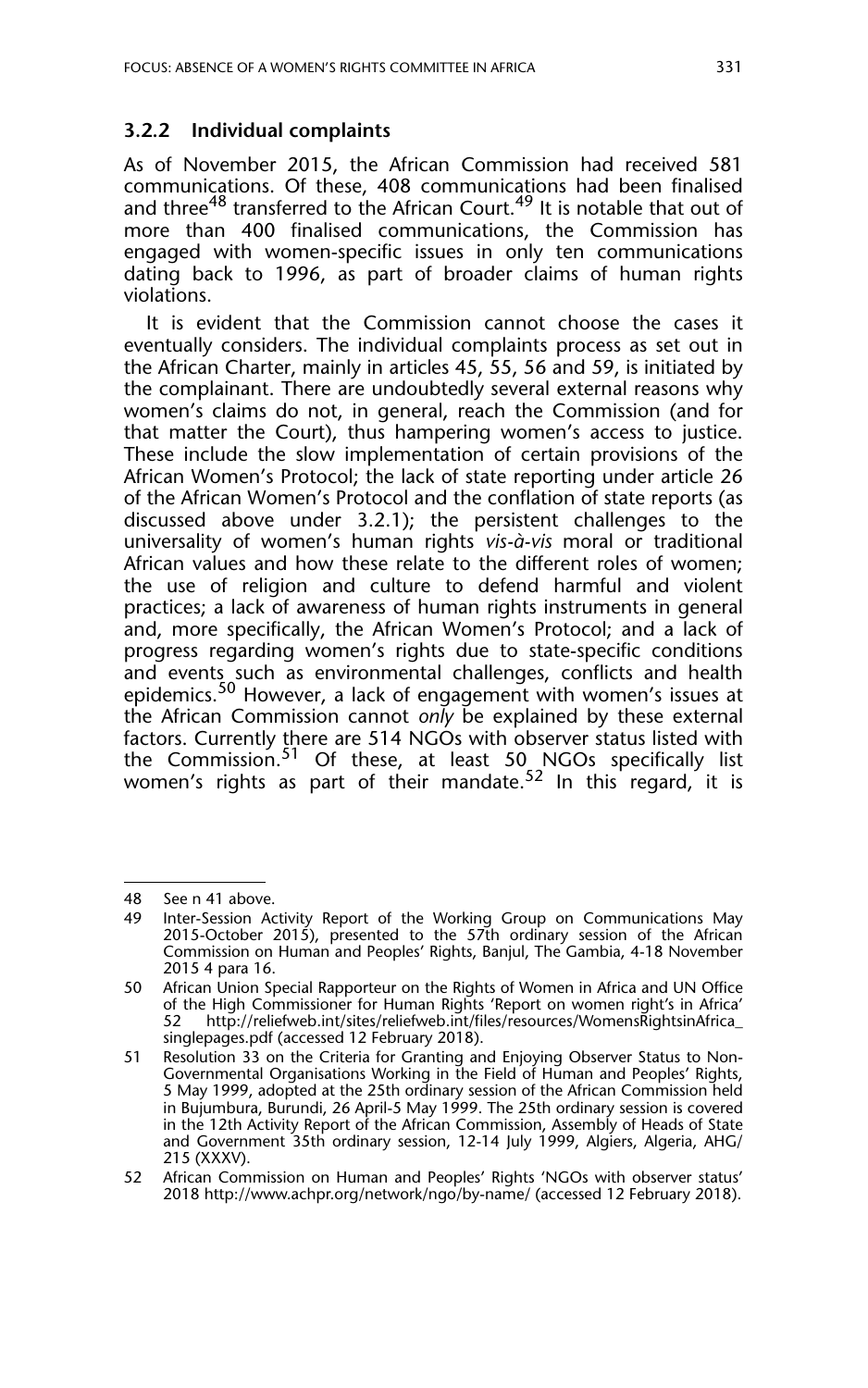important to note that NGOs often 'contribute to the development of international law through litigation'.<sup>53</sup> However, judging from the existing jurisprudence, this is not the case with regard to women's rights. One of the main reasons, as is further argued below, is that the Commission has not contributed to a culture where women's claims are prioritised. By not engaging with, detailing and personifying women's human rights claims, the Commission has not appropriately acted on its mandate to protect *all* human rights. Thus, individuals and NGOs seemingly are not prone to approach the Commission on these issues. Thus far the Commission has not decided any communication based on the African Women's Protocol. In a few cases, as discussed below, the Commission furthermore has failed to apply the CEDAW where applicable. In six cases, the Commission has been confronted with violations of women's rights in terms of rape and sexual violence during conflict. In another three cases, women's rights have been considered in relation to human dignity (article 5 of the African Charter) during detention, in relation to corporal punishment and immigration policies.<sup>54</sup> Only one case before the Commission refers specifically to women's rights (gender-based violence and sexual violence) and discrimination against women under articles 2, 3 and 18(3) of the African Charter.<sup>55</sup> The following sub-sections detail how the Commission's priorities and perceptions of women's rights have been entrenched, but also developed, in its jurisprudence from 1996 to 2013.

#### *African Commission's 'women as victims of rape' discourse*

The rape of girls and women has featured, as a violation of human rights, before the African Commission in cases from 1999 to 2009, that is, over a period of 10 years.<sup>56</sup> These cases relate to situations of civil or border-crossing wars, either during hostilities or in the

<sup>53</sup> R Murray *The African Commission on Human and People's Rights and international law* (2000) 95.

<sup>54</sup> *Organisation Mondiale Contre la Torture & Others v Rwanda* (2000) AHRLR 282 (ACHPR 1996):The African Commission found that the conditions of detention in which children, women and the aged were held violated their physical and psychological integrity and, therefore, constituted a violation of art 5; *Institute for Human Rights and Development in Africa v Angola* (2008) AHRLR 43 (ACHPR 2008): The African Commission found that the state had to ensure that its immigration policies, measures and legislation did not discriminate against persons on the basis of race, colour, descent, national, ethnic origin, or any other status, and particularly take into account the vulnerability of women, children and asylum seekers; *Doebbler v Sudan* (2003) AHRLR 153 (ACHPR 2003) (*Doebbler*): I discuss this case under part 3.2.2.2 below.

<sup>55</sup> Communication 323/2006 (2011) *Egyptian Initiative for Personal Rights (EIPR) and Interights v Egypt* (*EIPR*) (2006).

<sup>56</sup> *Interights (on behalf of Pan-African Movement & Others) v Eritrea and Ethiopia* (2003) AHRLR 74 (ACHPR 2003); *Malawi African Association & Others v Mauritania* (2000) AHRLR 149 (ACHPR 2000) (*Malawi African Association)*; *Democratic Republic of the Congo v Burundi, Rwanda and Uganda* (2004) AHRLR 19 (ACHPR 2003) *(DRC); African Institute for Human Rights and Development (on behalf of Sierra Leonean refugees in Guinea) v Guinea* (2004) AHRLR 57 (ACHPR 2004) (*African*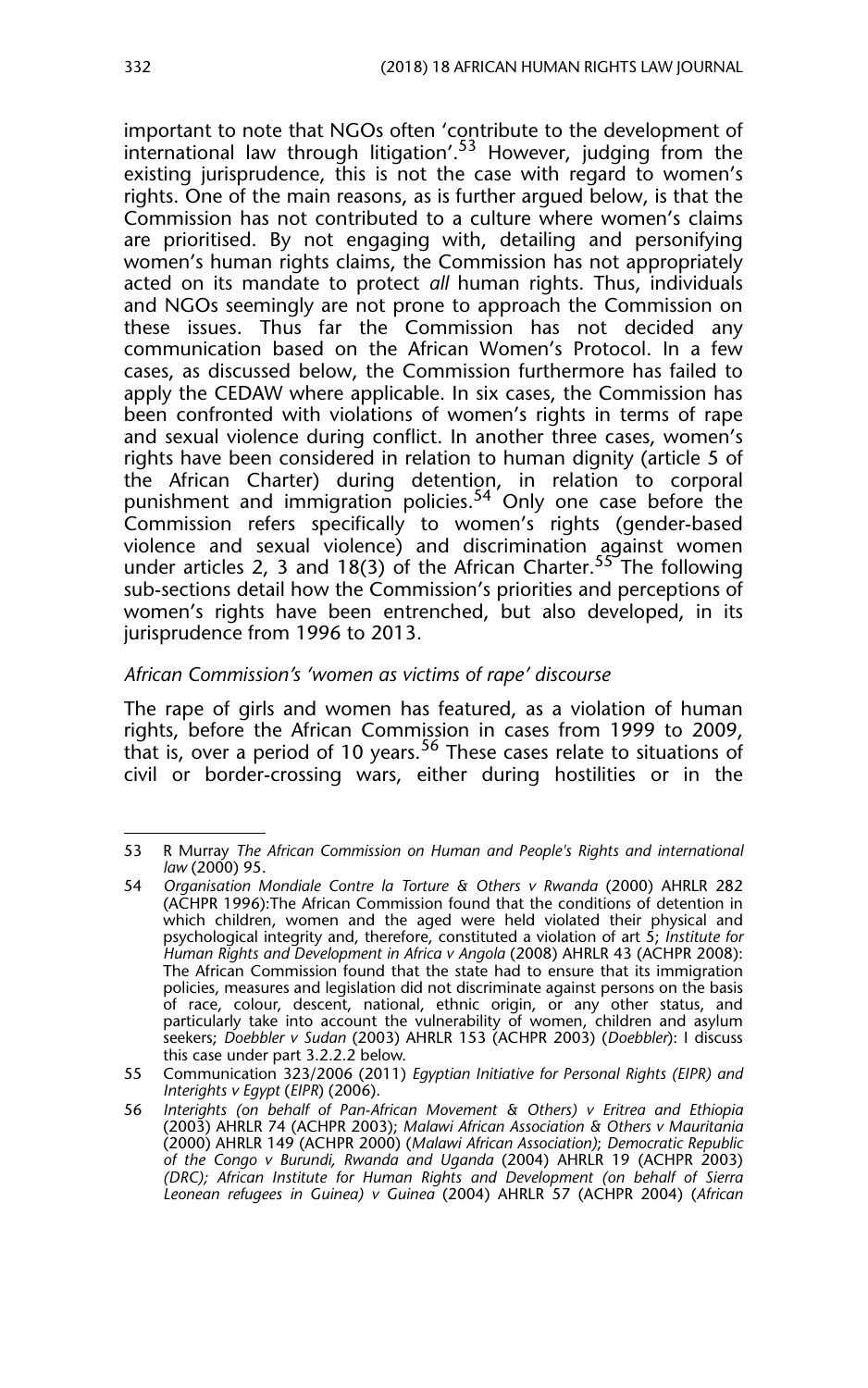aftermath of hostilities between the belligerent parties. These cases are indicative of the non-engaging approach that the Commission generally has taken towards women's rights and, more specifically, towards rape and sexual violence. Five of these cases are analysed below.<sup>57</sup> It is possible to detect an overarching narrative, used by the Commission, to diminish the violations of women's rights. A common denominator in these cases is that there is no real attempt to detail, in any significant way, the specific abuses the women involved in these cases were subjected to, or other relevant and related issues. On the contrary, the violations are reductively interpreted, primarily with reference to 'just' rape, without any further contextualisation. In the process, the victims arguably are both disempowered and disenfranchised.

As a first example, in *Malawi African Association*58 the Commission was presented with a claim from, amongst others, Amnesty International, referring to the violence that had occurred in Mauritania from 1986 to 1992, between the northern Mauritanian population and the southern, black, ethnic groups. The complaint concerned violations of the rights to life, dignity, security and fair trial.<sup>59</sup> The Northern Mauritanian population's military raided the south, detained hundreds of individuals, imposed curfews, and inflicted various forms of violence and intimidation.<sup>60</sup> State-sponsored violence also reached the villages in the south, where security forces occupied and confiscated land and livestock, forcing the villagers to flee to neighbouring Senegal. The complaint averred that men from the southern black ethnic groups had been subjected to different forms of torture and humiliation. It is in relation to the description of the acts of massive human rights abuse taking place, as one village after another was taken over, that women are for the first time presented as

<sup>57</sup> *Institute); Zimbabwe Human Rights NGO Forum v Zimbabwe* (2006) AHRLR 128 (ACHPR 2006) (*Zimbabwe Human Rights Forum*); *Sudan Human Rights Organisation and Centre on Housing Rights and Evictions (COHRE) v Sudan* (2009) AHRLR 153 (ACHPR 2009) (*Darfur*). Furthermore, a case on collective rape during military operations against the Democratic Republic of the Congo has been filed before the African Commission. IHRDA filed the case on 4 October 2016. IHRDA is awaiting confirmation of receipt from the Commission after having filed the seizure letter, http://www.ihrda.org/2016/10/case-against-the-democratic-repub lic-of-congo-before-the-african-commission-on-collective-rape-during-military-ope rations/ (accessed 28 September 2017).

<sup>57</sup> The sixth case, *Interights (on behalf of Pan-African Movement) v Eritrea and Ethiopia* (2003) AHRLR 74 (ACHPR 2003) was not settled by the African Commission but by a Claims Commission set up under a Peace Agreement between the governments of Ethiopia and Eritrea, signed on 12 December 2000. The agreement included a mechanism for the consideration of claims by individuals in either state whose citizenship may be in dispute. The cases of rape are referred to in para 5 of the case, where it is simply stated that 'some Ethiopian women and young girls were tortured and raped in the affected areas by Eritrean soldiers'. I have excluded the case because to the fact that it was not settled by the African Commission.

<sup>58</sup> *Malawi African Association* (n 56 above).

<sup>59</sup> *Malawi African Association* para 58*.*

<sup>60</sup> *Malawi African Association* paras 18-19.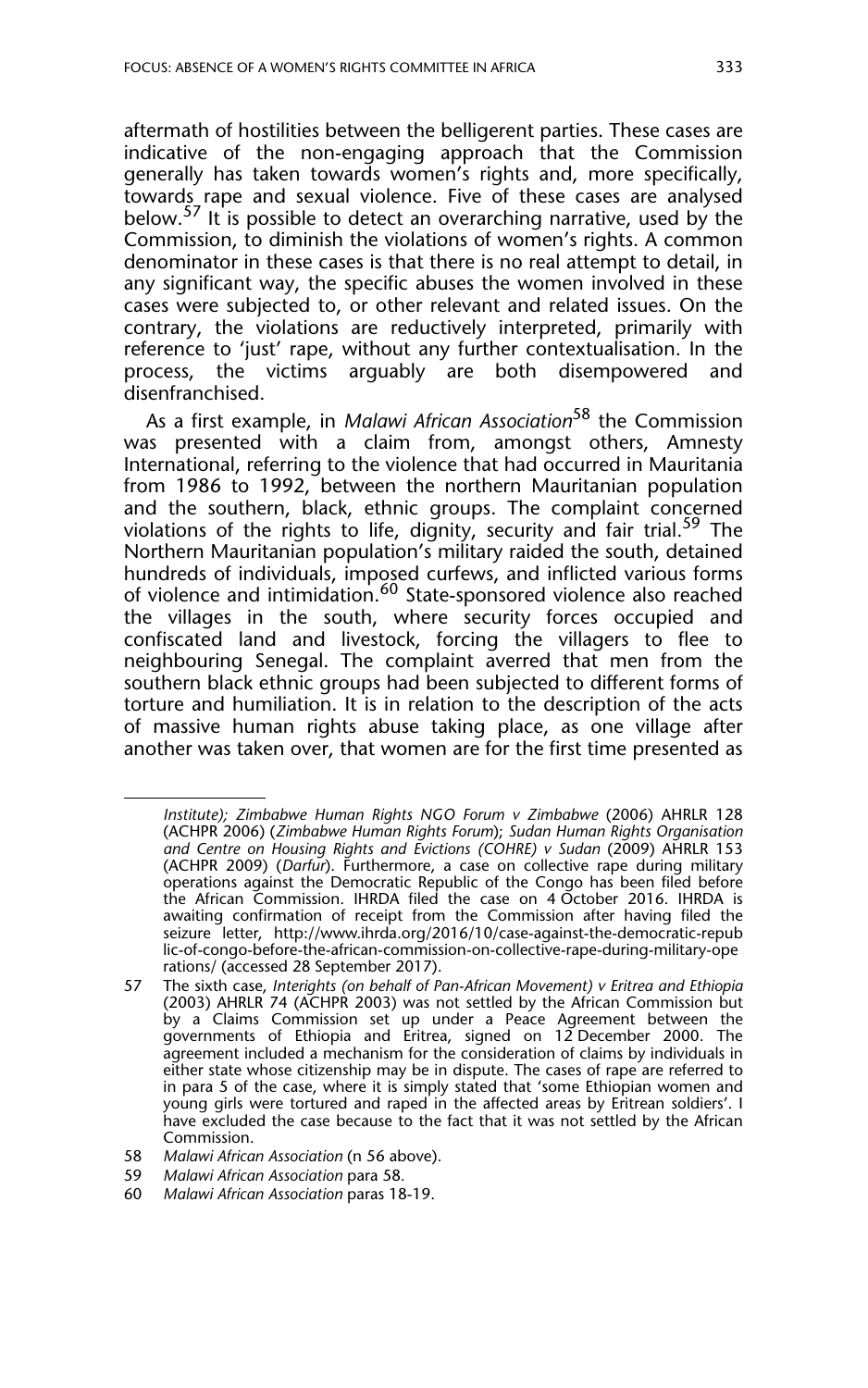victims of human rights violations. As described in the communication:<sup>61</sup>

Whenever the villagers protested, they were beaten and forced to flee to Senegal or simply killed. Many villagers were arrested and tortured. A common form of torture was known as the 'jaguar'. The victim's wrists are tied to his feet. He is then suspended from a bar and thus kept upside down, sometimes over a fire, and is beaten on the soles of his feet. Other methods of torture involved beating the victims, burning the victims with cigarette stubs or with a hot metal. *As for the women, they were simply raped*.

In this communication, the African Commission determined that the mass rape and other forms of violence violated the African Charter, in particular article 6. The Commission requested Mauritania to compensate the victims of the violations and to carry out an assessment of the 'deep-rooted causes' of the 'degrading practices'.<sup>62</sup> However, the Commission did not specify whether it considered these practices to include rape. It is clear from the quote above, and the way the Commission approached the plight of the women in this communication, that to a large extent it aimed to portray a narrative of the victimisation of African women that has dominated and still dominates the domain of international criminal law. Women, as in this case, are depicted as faceless victims of a militarised African masculinity where rape is but one of the many serious outcomes – women are simply raped. There is no attempt by the Commission to detail, problematise or empower the victims to address the real root causes of the pattern of rape as presented in the case, namely, deeplyrooted misogyny.

Another comparable narrative is presented in the *DRC* case.63 The allegations concerned 'grave and massive violations of human and people's rights' by rebels from the three accused states against civilians living in the Congolese provinces since August 1998. $64$  As part of the violence, approximately 2 000 HIV positive Rwandan and Ugandan soldiers raped Congolese women and young girls in order to spread HIV to the Congolese population. The Democratic Republic of the Congo (DRC) brought the complaint asserting, among other things, that the mass rape and deliberate infection of women and girls with HIV constituted a violation of human rights under the African Charter. The respondents did not deny the occurrence of mass rape and infection, but responded that 'there is never group responsibility for violations' such as rape.65 As in the case of *Malawi African Association*, the rape the women were subjected to was primarily used by the African Commission to demonstrate the seriousness of the human rights violations that had occurred, but which did not merit

<sup>61</sup> *Malawi African Association* para 20 (my emphasis).

<sup>62</sup> *Malawi African Association* Recommendation para 5.

<sup>63</sup> *DRC* (n 56 above).

<sup>64</sup> *DRC* para 2.

<sup>65</sup> *DRC* para 30.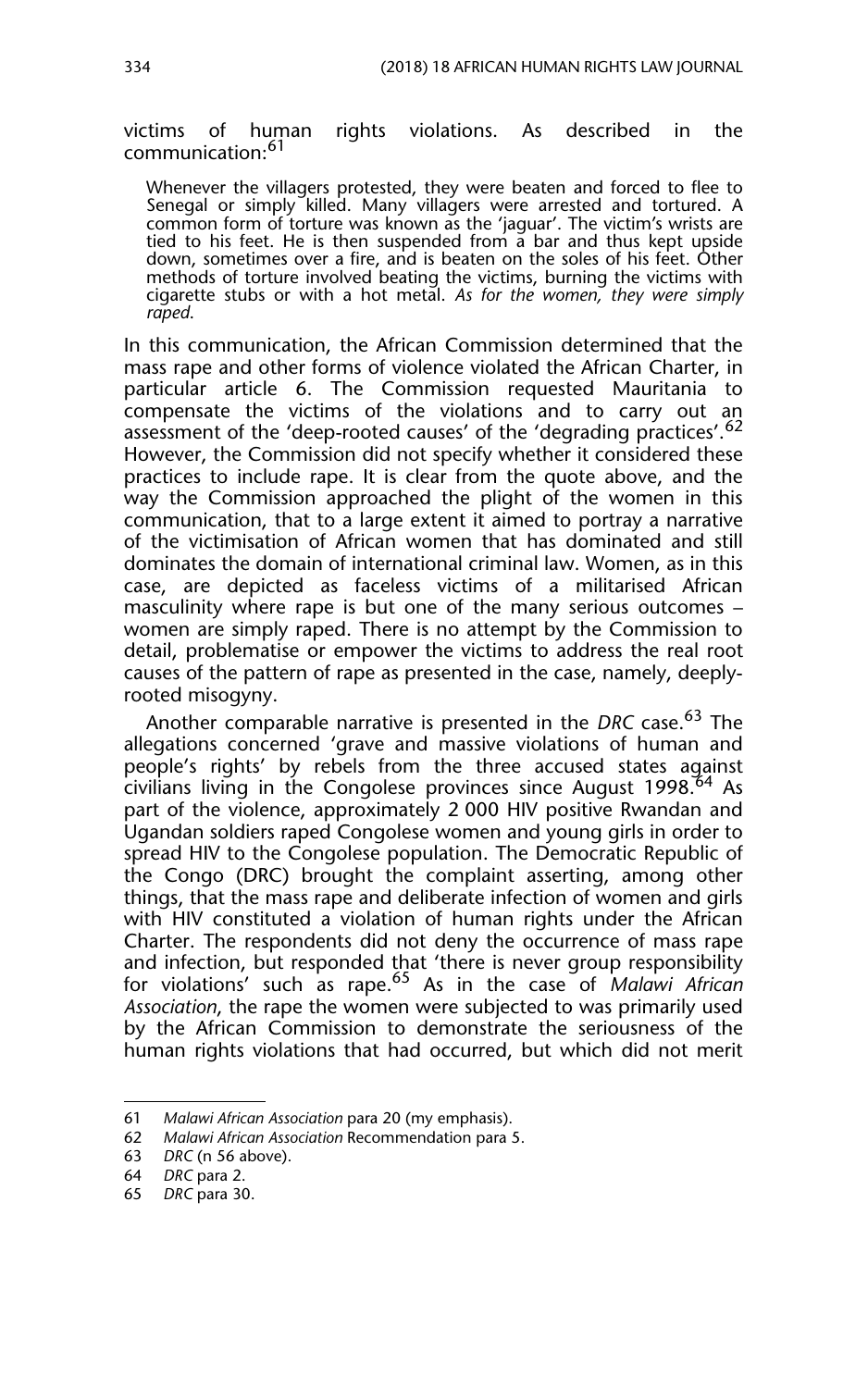any further consideration. Thus, the grave violence suffered by the women subjected to the brutal rapes was diminished, as it became a simple periphrastic way of characterising the state of 'gross human rights violations' rather than to investigate the sufferings and violations of these women in more detail. Paragraph 5 of the *DRC* case is significant, and reads:<sup>66</sup>

The Democratic Republic of Congo also claims that the forces of Rwanda and Uganda aimed at spreading sexually transmitted diseases and committing rape. To this end, about 2 000 AIDS suffering or HIV-positive Ugandan soldiers were sent to the front in the eastern province of Congo with the mission of raping girls and women so as to propagate an AIDS pandemic among the local population and, thereby, decimate it. The Democratic Republic of Congo notes that 75 per cent of the Ugandan army are suffering from AIDS. A white paper annexed to the communication enumerates many cases of rape of girls and women perpetrated by the forces of Rwanda and Uganda, particularly in South Kivu province. It further states that on Monday, 5 October 1998, in Lumunba quarter, Babozo division, Bagira commune, under the instructions of a young Rwandan officer nicknamed 'Terminator', who was then commanding the Bagira military camp, several young Congolese girls were raped by soldiers based at the said camp. Similar cases of rape have been reported from Mwenga, Walungu, Shabunda and Idjwi.

The complainants provided the white paper mentioned in the quote above to the African Commission. It details the many cases of rape of girls and women perpetrated by the armed forces of Rwanda and Uganda, particularly in the South Kivu province. In addition, Human Rights Watch (HRW) published a report on Sexual Violence Against Women and Girls in Eastern Congo in June 2002, a year before the Commission made its final decision on this communication.<sup>67</sup> The HRW report equally provides a detailed and well-documented account of the rapes and sexual violence that occurred during this conflict. Arguably, when faced with these atrocities, the Commission could have enquired into the subjects of these atrocities and allowed them to account their experiences. The Commission could also have taken note of the HRW report, as this NGO has had a long-standing relationship with the Commission.<sup>68</sup>

None of the women's voices is brought forward in this case, again depicting rape as a pure side effect of armed conflict, as collateral damage. The obligations of state parties under, for example, the CEDAW, continue to apply during conflicts or states of emergency, without discrimination between citizens and non-citizens within their territory or effective control.<sup>69</sup> It is, therefore, striking that even

<sup>66</sup> *DRC* para 5.

<sup>67</sup> Human Rights Watch 'The war within the war: Sexual violence against women and girls in Eastern Congo' June 2002 https://www.hrw.org/reports/2002/drc/ Congo0602.pdf (accessed 1 April 2017).

<sup>68</sup> Human Rights Watch obtained observer status at the 6th ordinary session of the African Commission, 23 October-4 November 1989.

<sup>69</sup> CEDAW General Recommendation 30 on Women in Conflict Prevention, Conflict and Post-Conflict Situations, CEDAW/C/GC/30 para 2.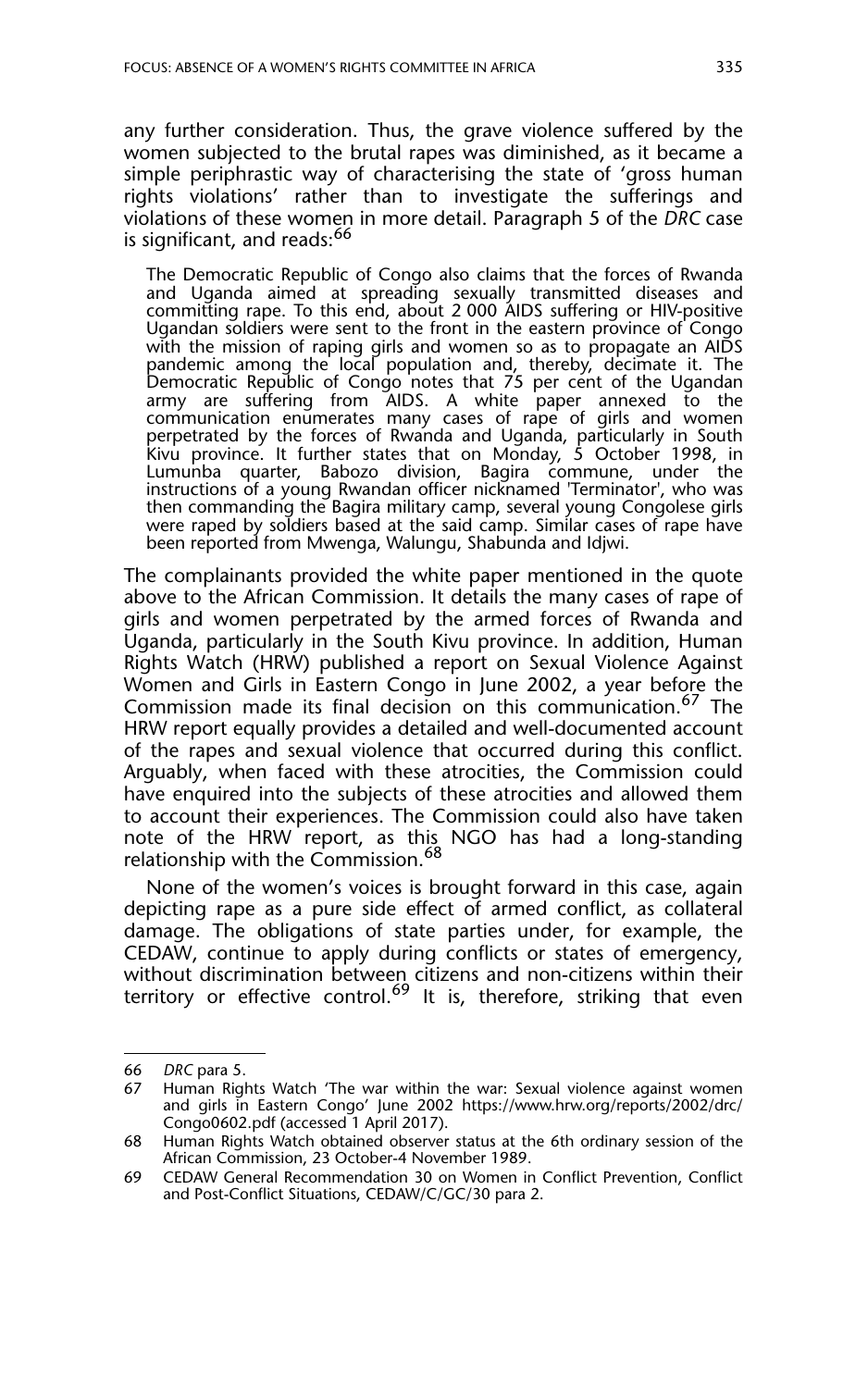though all three respondent states had ratified the CEDAW<sup>70</sup> at the time these atrocities were committed, the Commission made no attempt to use its mandate under article 60 to make reference to this treaty.

In a later case, *African Institute*, <sup>71</sup> rape was discussed in a little more detail. In a radio broadcast in September 2000, the President of Guinea called on citizens and the armed forces of Guinea to engage in mass discrimination against Sierra Leonean refugees in Guinea. The speech motivated civilians to rise up against the refugees, resulting in what the African Commission refers to as 'rapes and shootings'.<sup>72</sup> In paragraph 41 of the communication, the Commission details the applicable international and regional human rights law in accordance with article 60 of the African Charter. The Commission refers to the Charter; the OAU Convention on Specific Aspects of Refugee Problems in Africa; the International Convention on Civil and Political Rights (ICCPR); the Convention on Torture and Other Cruel, Inhuman or Degrading Treatment or Punishment (CAT); and the 1951 UN Refugee Convention and its Protocol. Importantly, Guinea ratified the CEDAW in 1982, but again no attempt was made to apply this treaty to the violence experienced by women. According to the complaint, Sierra Leonean women were raped as a way to 'punish them for being so-called rebels'. $73$  The soldiers and civilians used weapons to intimidate and threaten the women, and women of various ages were raped in their homes, in various prisons, and in refugee camps.

While the African Commission clearly had the opportunity and the legal instruments, such as the CEDAW, at its disposal to go beyond the purely reductive narrative in *DRC* and *African Institute*, it did not do so. Instead, it remained trapped in what can be referred to as its 'women as victims of rape' discourse. This discourse not only diminishes the transformative potential of human rights instruments such as the African Charter and the CEDAW, but also reproduces gender stereotypes present in colonial discourse. Women's sexual security, in these cases, seems to function only as a yardstick of civilisation, that is, that 'these individuals are not civilised and thus they will rape and be raped'. This narrative then is placed in a context where the African continent is reduced to a position of ongoing civil unrest and war.

In *Zimbabwe Human Rights Forum*75 the African Commission was once again confronted with cases of sexual violence and rape. As violence erupted in Zimbabwe between the constitutional referendum of 2000 and the parliamentary elections later that year, supporters of

<sup>70</sup> Rwanda in 1981; Uganda in 1985; and Burundi in 1992.

<sup>71</sup> *African Institute* (n 56 above).

<sup>72</sup> *African Institute* para 4.

<sup>73</sup> *African Institute* para 58.

<sup>74</sup> As above.

<sup>75</sup> *Zimbabwe Human Rights Forum* (n 56 above).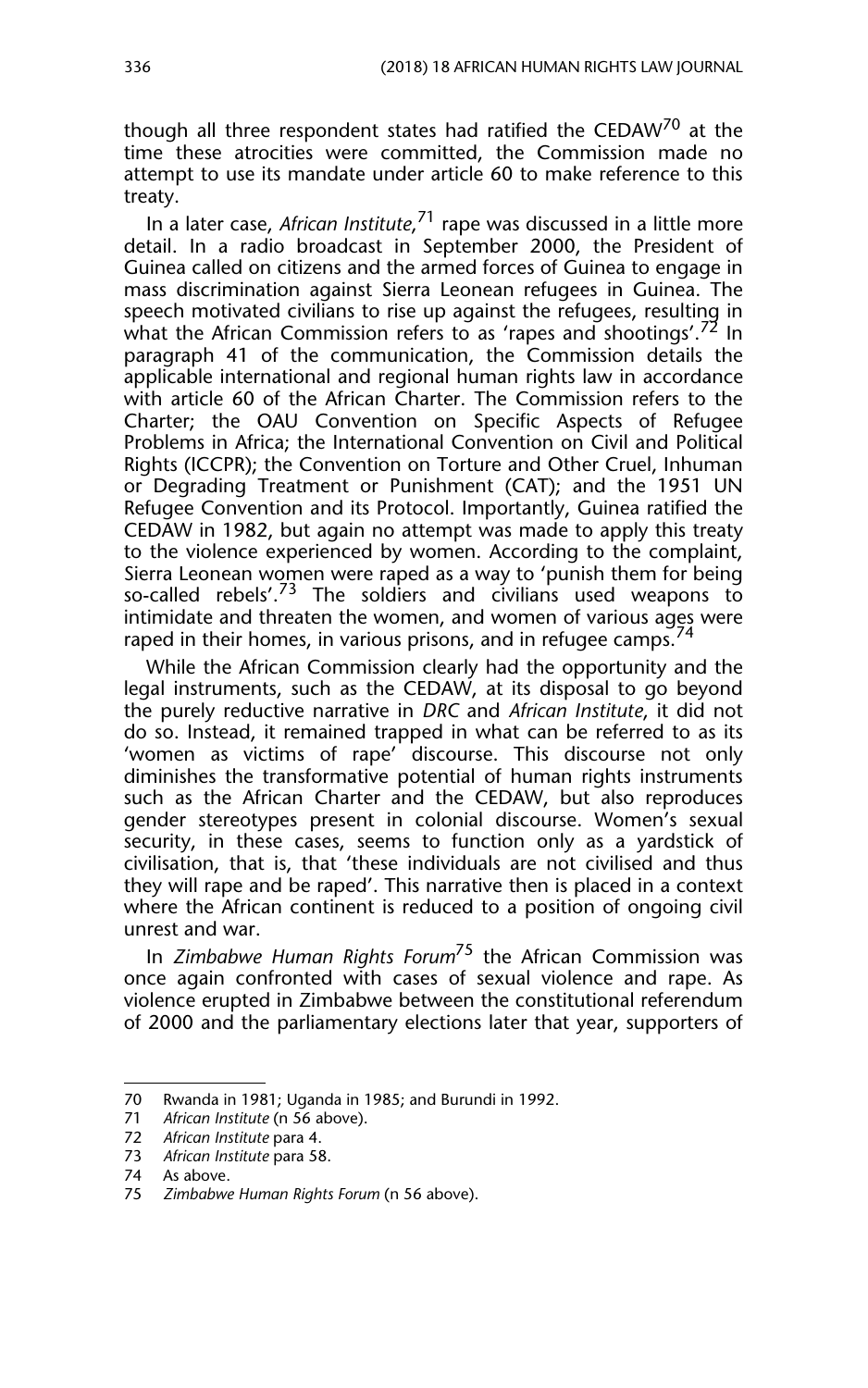ZANU (PF) engaged in various human rights violations. The outcome of this case has significance as the Commission determined that '[a] state can be held complicit where it fails systematically to provide protection of violations from private actors who deprive any person of his/her human rights'.76 However, the Commission once again permeated an undetailed and unengaged version of women's suffering by simply referring to the fact that\_'women and children were tortured and there were *cases of rape*'.77 Clearly this does not only silence the women involved but also curtails their agency as, for example, prominent political activists. Again, it is important to acknowledge that Zimbabwe had, already in 1991, ratified the CEDAW, yet the Commission made no attempt to discuss either the sexual violence or rape under this instrument. It should also be added that at the time the violations in the *DRC*, *African Institute and Zimbabwe Human Rights Forum* cases took place, the CEDAW Committee had presented General Recommendation 19 on violence against women, specifically defining gender-based violence as a form of discrimination.

To reverse the risks of presenting a single, undetailed tale of rape, as portrayed in the cases above, diverse contextualised accounts of rape and sexual violence should be included. Significantly, the women, as subjects of these experiences, should be offered the opportunity to relate their experiences.<sup>78</sup> It might not be possible to hear or gather evidence from all parties involved, but at least the African Commission, with its very relaxed attitude towards the victim requirement in article 56 of the African Charter, could solicit further evidence and invite other narratives to perform its mandate to promote, protect, respect and fulfil all human rights. Another case assessed by the Commission, that of *Darfur*, 79 demonstrates the importance of this point, illustrating how the inclusion of women's voices can disrupt the 'women as victims of rape' discourse.

In 2003, an armed group known as the Sudan Liberation Army issued a political declaration and later clashed with Sudanese armed forces. During the drawn-out conflict in the Darfur region, Sudan, the respondent state, engaged in a succession of human rights violations against suspected insurgents, including the rape of women and girls. The African Commission noted that 'cases of sexual and gender-based violence against women and girls in and outside IDP camps ha[d] been a common feature of the Darfur conflict'.<sup>80</sup> Considering the grave nature of the conflict, the Commission sent a Special Mission to

<sup>76</sup> *Zimbabwe Human Rights Forum* para 160.

Zimbabwe Human Rights Forum para 4 (my emphasis).

<sup>78</sup> Report of the African Commission's fact-finding mission to the Republic of Sudan in the Darfur region, 8-18 July 2004, EX.CL/364 (XI) Annex III paras 11 & 46-95.

<sup>79</sup> *Darfur* (n 56 above).

<sup>80</sup> *Darfur* para 178.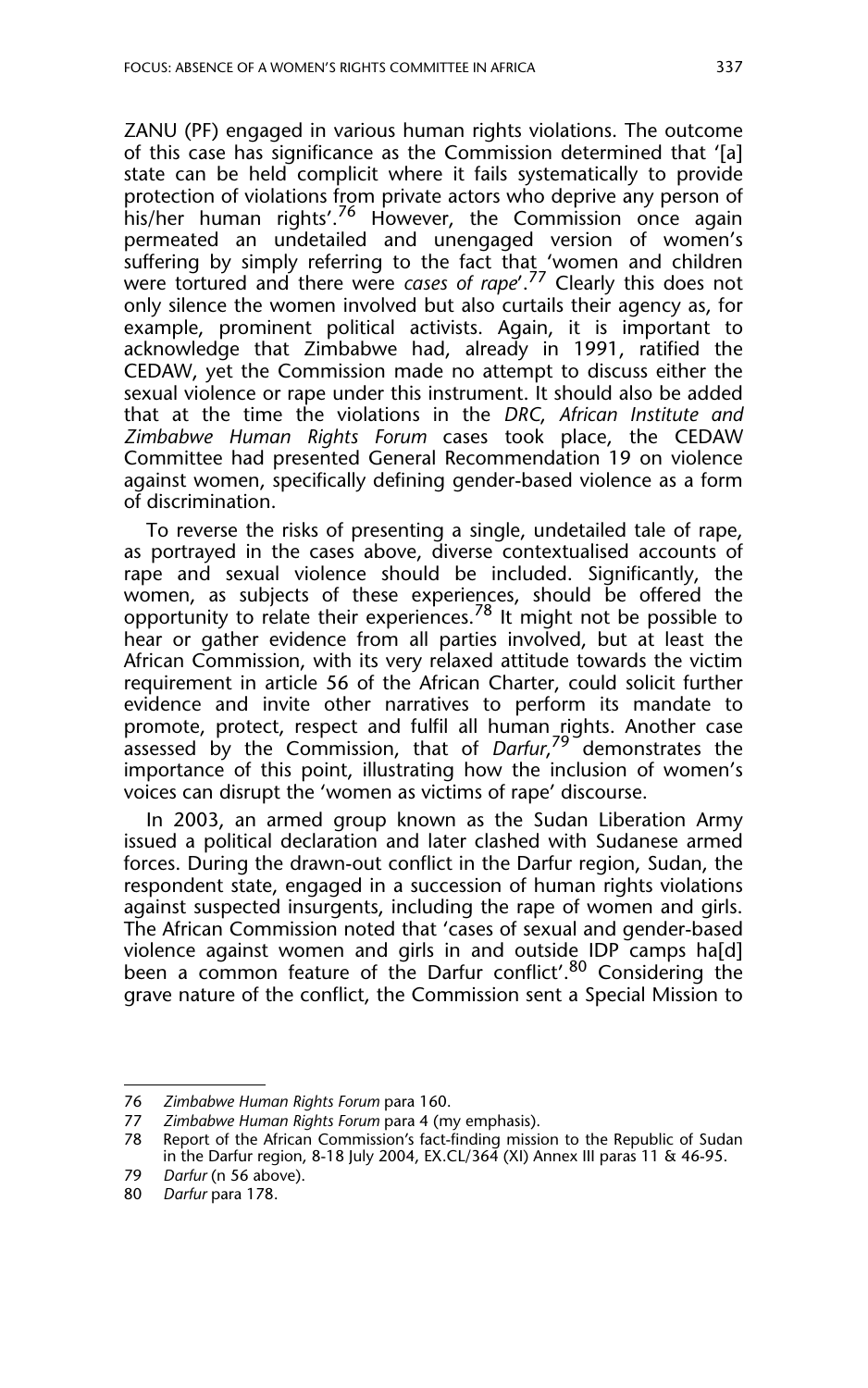the Darfur region to report on the conflict.<sup>81</sup> Whereas the African Commission's analysis of the case does not differ much from the cases discussed above, the personal experiences related by refugee women to the Commission clearly had a disruptive effect on the 'victim' narrative. It is important to acknowledge that information surrounding the cases of rape assists the critical interrogation of rape and further highlights the complexity of the victims' situation. The Commission's Special Mission involved interviewing some female internally-displaced persons (IDPs), who reported as follows:<sup>82</sup>

[T]heir villages were attacked by government forces, supported by men riding horses and camels. The attacks resulted in several deaths and injury of people. Some of these women who sustained injuries, showed their wounds to the Commission. The women furthermore stated that during the attacks, a number of cases of rape were committed, some of the raped women became pregnant. Complaints were lodged at the police but were yet to be investigated. They declared that the attackers came back at night to intimidate the villagers who had not fled, accusing them of supporting the opposition. Everyone had to run away from the villages. The women indicated that they were traumatised by the violent nature of the attacks and said that they would not want to return to the villages as long as their security is not assured. They lamented lack of water and a school in the camp. The mission visited the police station to verify complaints and the level of progress made on the reported cases of rape and other offences, but the mission was unable to have access to the files as the officer in charge of the said cases was absent at the time. At one of its meetings in El Geneina, the mission was informed by the authorities of West Darfur State that even though cases of rapes [rape] were reported to the police, investigations could not be conducted because the victims could not identify their attackers. Therefore the files were closed for lack of identification of the perpetrators.

For these victims, the act of rape unquestionably was an important part of the violations they endured. However, as acknowledged in their statements, the surrounding circumstances, such as the inability to report their cases to the police, the resulting pregnancies, their inability to access water and the impossibility of sending their children to school, were also made visible in their personal accounts. Their enduring sense of insecurity was not only based on the threat of sexual violence, but also on other forms of intimidation, including the fear of being evicted from their homes. In fact, in the women's narratives there was a clear link between the evictions and rape. These narratives describe other, otherwise unknown, dimensions of the lives of these women; arguably, equally important but hidden in the 'women as victims of rape' discourse. The introduction of women's voices and perspectives stands in stark contrast to the female subject constructed by the African Commission in *DRC*, *African Institute* and *Zimbabwe Human Rights Forum*. In *Darfur*, for the first time in the

<sup>81</sup> The African Commission conducted a fact-finding mission to the Darfur region of Sudan between 8 and 18 July 2004. The Commission adopted the report of the mission during the 3rd extraordinary session, held in Pretoria, South Africa, 8-19 September 2004.

<sup>82</sup> *Darfur* (n 56 above) para 151.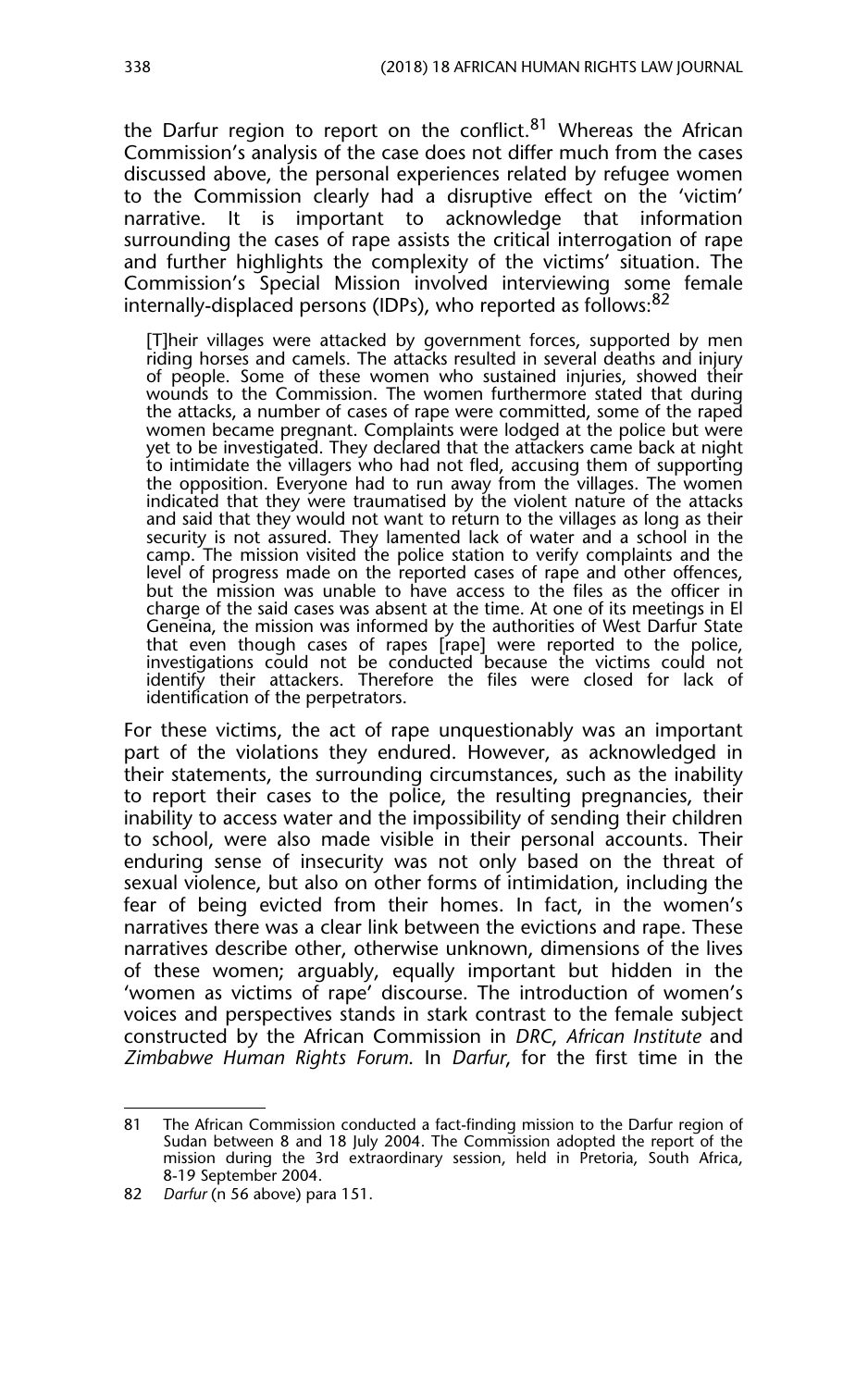jurisprudence of the Commission, one actually sees women thinking and speaking for themselves.

#### *Women's rights under the human dignity clause in the African Charter*

As mentioned above, three of the cases relating to women's rights are classified under the right to dignity clause in the African Charter. In *Doebbler*, <sup>83</sup> eight female students were arrested for allegedly having engaged in immoral activities that violated Sudan's Criminal Code which incorporates Shari'a law. The immoral activities the women were accused of committing consisted of 'girls kissing, wearing trousers, dancing with men, crossing legs with men, sitting with boys, and sitting and talking with boys'.<sup>84</sup> The women were punished with fines and between 25 and 40 lashes each.<sup>85</sup> The lashing took place in public, by use of a wire and plastic whip.<sup>86</sup> The women were bareback while they were being lashed.<sup>87</sup> The complaint asserted that the punishment violated article 5 of the African Charter, which guarantees the right of individuals to human dignity and prohibits cruel, inhuman or degrading punishment and treatment. The African Commission found that the lashing violated article 5 of the African Charter and requested Sudan to abolish the punishment of lashing and to compensate the women for their injuries.

The importance of this case does not hinge on the findings of the African Commission as such, but rather on the obvious issues that were not discussed, and the statements it made on Shari'a law. As Sudan has not ratified the CEDAW, the Commission had to rely squarely on the African Charter. Some reflections again placed the spotlight on the Commission's non-engagement with women's rights. First, it is questionable why the Commission did not treat this as a case of discrimination, as the boys involved were not arrested or punished. Second, the Commission accepted the fact that the crimes, as they were stipulated in the Sudanese Criminal Code, had been undisputed by the parties, yet the Commission did nothing to engage with or interrogate its discriminatory nature. Third, even though the complainants referred to the argument that, in accordance with Shari'a law, lashing may only be meted out in the case of serious crimes, not the type of acts committed by the girls, the Commission took the position that 'it was not invited to interpret Islamic Shari'a law as obtained in the Criminal Code of the respondent state'.<sup>88</sup> In an attempt to escape the 'relativism' debate, the Commission limited the inquiry to the application of the African Charter in the legal system of Sudan as a party to the Charter without reflecting on the influence of

<sup>83</sup> *Doebbler* (n 54 above).

<sup>84</sup> *Doebbler* para 3.

<sup>85</sup> *Doebbler* para 30.

<sup>86</sup> As above.

<sup>87</sup> As above.

<sup>88</sup> *Doebbler* para 41.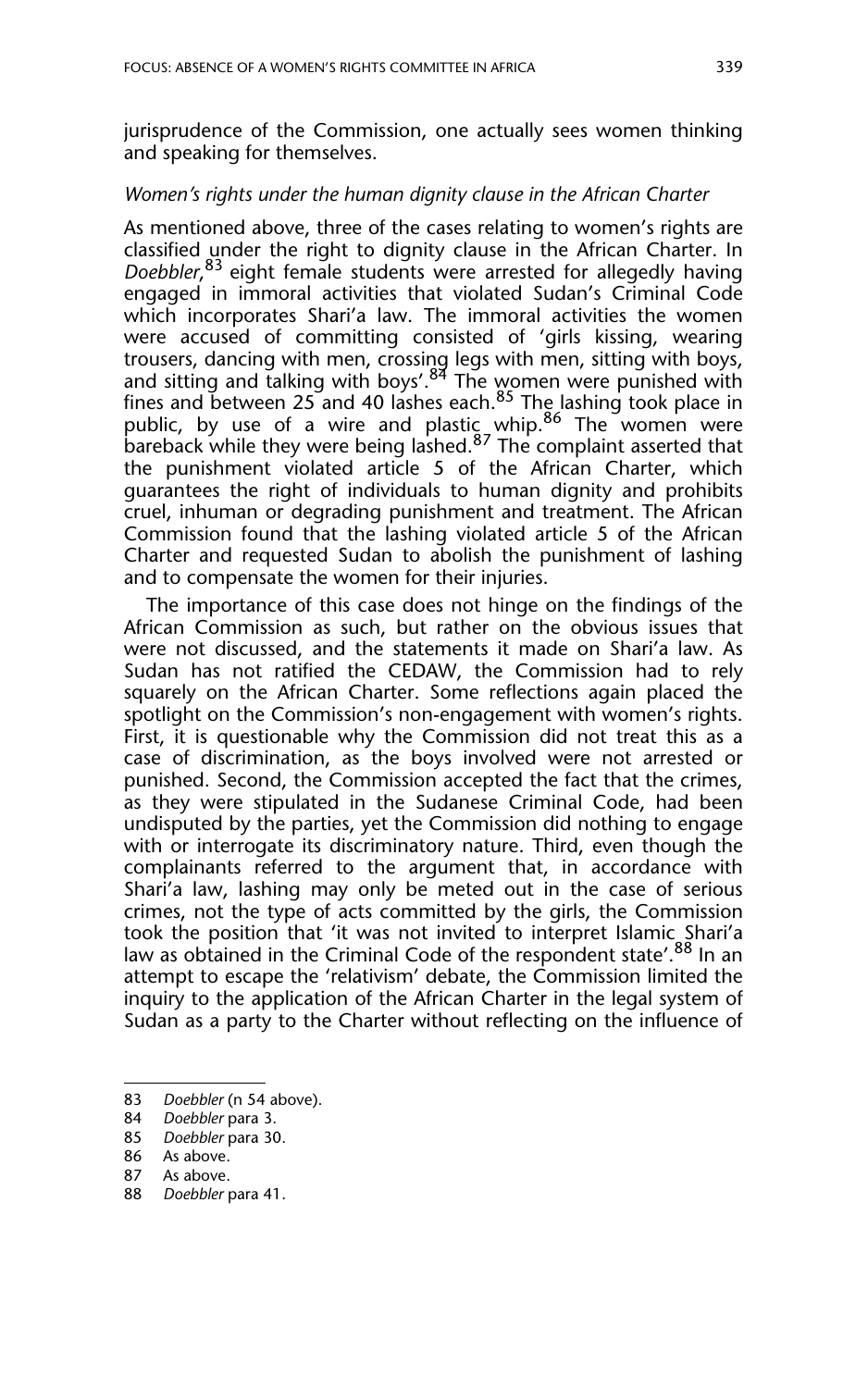Shari'a law. By only engaging with the cruel and inhuman punishment aspect of this case under article 5, the Commission arguably lost an important opportunity to discuss the combined effect of articles 1, 2, 3 and 18(3) of the African Charter. Even without directly discussing Shari'a law, the Commission arguably could have brought forward important questions about the discriminatory nature of the crimes, the arrest and subsequent punishment as well as women's overall subjugated position in Sudanese society.

#### *Obligation to protect women from sexual violence under article 18(3) of the African Charter*

So far, the case of *Egyptian Initiative for Personal Rights* (*EIPR*) 89 represents the African Commission's only direct engagement with women's rights. The complaint was filed in 2006, but the decision was only finalised in December 2011. The Commission mentions the African Women's Protocol in this case, but as Egypt has not ratified the Protocol, it could not be directly applied.

The backdrop to *EIPR* is a demonstration organised by the Egyptian Movement for Change (*Kefaya)* in May 2005 in respect of the referendum aimed at amending the Egyptian Constitution. During these demonstrations, four female journalists were sexually assaulted, beaten and intimidated. The victims claimed that these violations occurred in the presence of high-ranking officers of the Egyptian Ministry of Interior and the riot police. <sup>90</sup>

*EIPR* presented the African Commission with a critical opportunity to confirm, in line with the decisions of the CEDAW Committee, that violence against women can amount to discrimination under the African Charter, according to articles 1, 2 and 18(3). The applicants argued that the state has a positive obligation to prevent private individuals from harming the victims (due diligence) and to investigate whether such violations had taken place; that they were discriminated against under articles 2 and 3, with regard to their sex and political opinion; and that violence of this nature against women should be recognised as a violation of article  $18(3)$ . <sup>91</sup> As far as the latter is concerned, the applicants averred that 'the sexual abuse endured by the [v]ictims [was] gender specific and amount[ed] to discrimination on the grounds of sex, which is a violation of [a]rticle 18(3) of the African Charter'.<sup>92</sup> The applicants furthermore referred the Commission to article 1 of the African Women's Protocol, arguing that 'it strongly underscores violence against women, whether it is physical, sexual or psychological'.<sup>93</sup>

90 *EIPR* para 3. 91 *EIPR* paras 69-74.

<sup>89</sup> *EIPR* (n 55 above).

<sup>92</sup> *EIPR* para 90.

<sup>93</sup> *EIPR* para 87.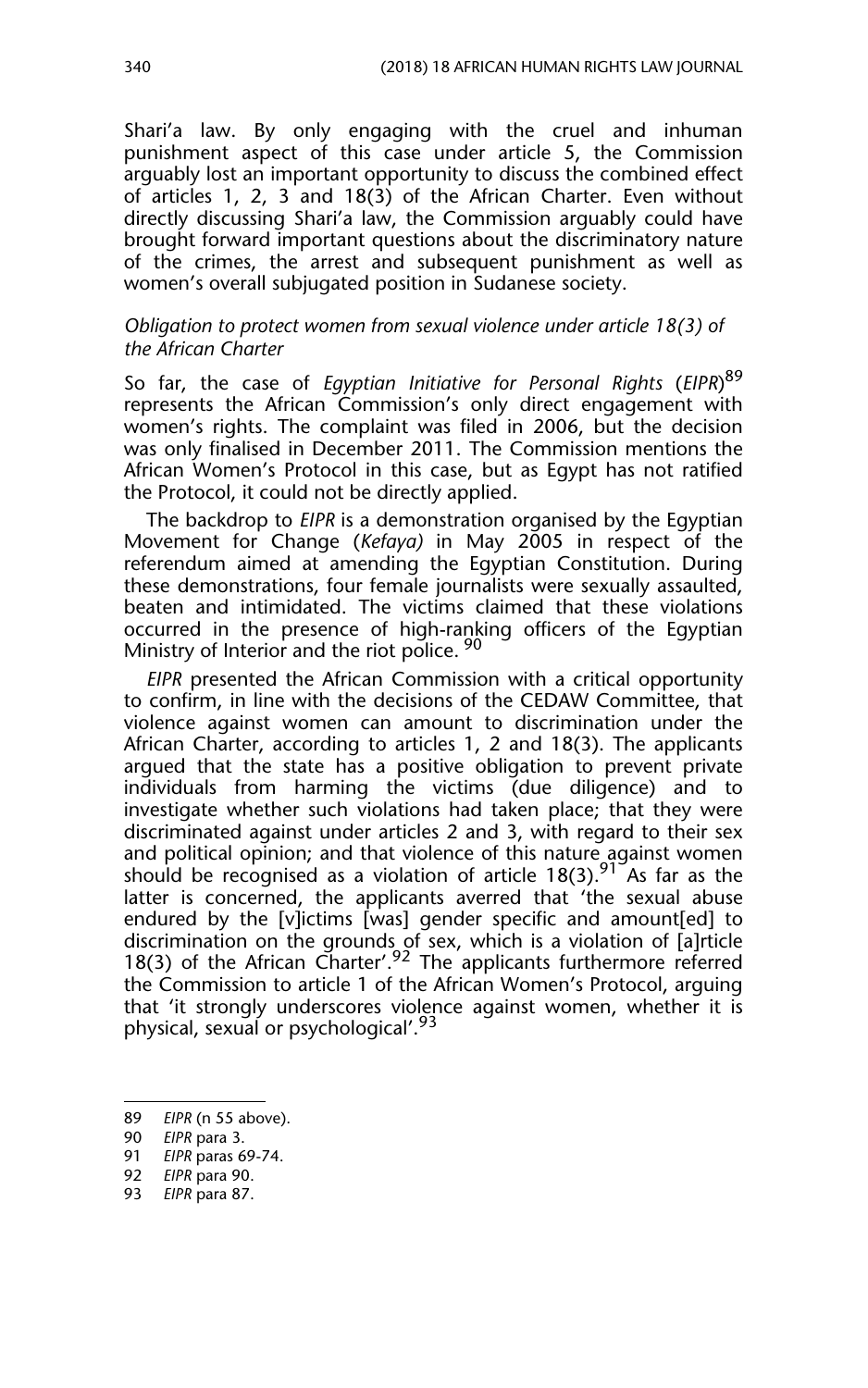In its analysis, the African Commission explored the definition of discrimination and the relationship between discrimination and gender-based violence.<sup>94</sup> In this regard, it is important to note that Egypt had ratified the CEDAW in 1981, albeit with reservations,  $95$  but had not ratified the African Women's Protocol. However, the Commission nevertheless referred to article 1(f) of the African Women's Protocol in defining discrimination against women, further referring to article 1 of the CEDAW as well as General Recommendation 19 in establishing the correlation between discrimination against women and gender-based violence.<sup>96</sup> To establish the alleged violation of article 2, the Commission analysed the witness statements of the four victims. The respondent claimed that no discrimination had taken place, as the assaults had not been inflicted on the victims because of them being women. The state maintained that both men and women participated in the protest. The Commission drew the following important conclusions from the assaults as described in the affidavits of the four victims, namely, (i) that all victims were women; (ii) that they were not protected against the abuse by the perpetrators and other unidentified actors during the demonstration; and (iii) that the violations were perpetrated on these victims because of their gender.<sup>97</sup> Thus, men and women had not been treated similarly during the demonstration and, as such, the respondent had violated article 2 of the African Charter.

The second leg of the analysis, whether the assaults amounted to discrimination, took place under the ambit of article 18(3). The applicants submitted that the sexual abuse they had endured were 'gender-specific, amounting to discrimination on the grounds of sex'.<sup>98</sup> The applicants further averred that the respondent had failed to protect the victims from said discrimination by not taking any measures to comprehensively investigate, prosecute and punish the perpetrators. In this regard, the African Commission commented that 'the characteristics of violence commonly committed against women and men differ, and it is only by analysing the nature of the violence that the Commission can effectively draw its conclusions'.<sup>99</sup> The Commission highlighted three different aspects of the assaults. First, the verbal assaults, namely, using gender-specific language by calling the victims 'sluts' and 'whores', in the opinion of the Commission,

<sup>94</sup> *EIPR* para 120.

<sup>95</sup> General Reservation on art 2: 'The Arab Republic of Egypt is willing to comply with the content of this article, provided that such compliance does not run counter to the Islamic *Shari'a*; and specific reservations to arts 16 and 29. On 4 January 2008, the Egyptian government notified the Secretary-General that it had decided to withdraw the reservation to art 9(2) made upon ratification.

<sup>96</sup> *EIPR* (n 55 above) para 120.

<sup>97</sup> *EIPR* para 137.

<sup>98</sup> *EIPR* para 140.

<sup>99</sup> *EIPR* para 142.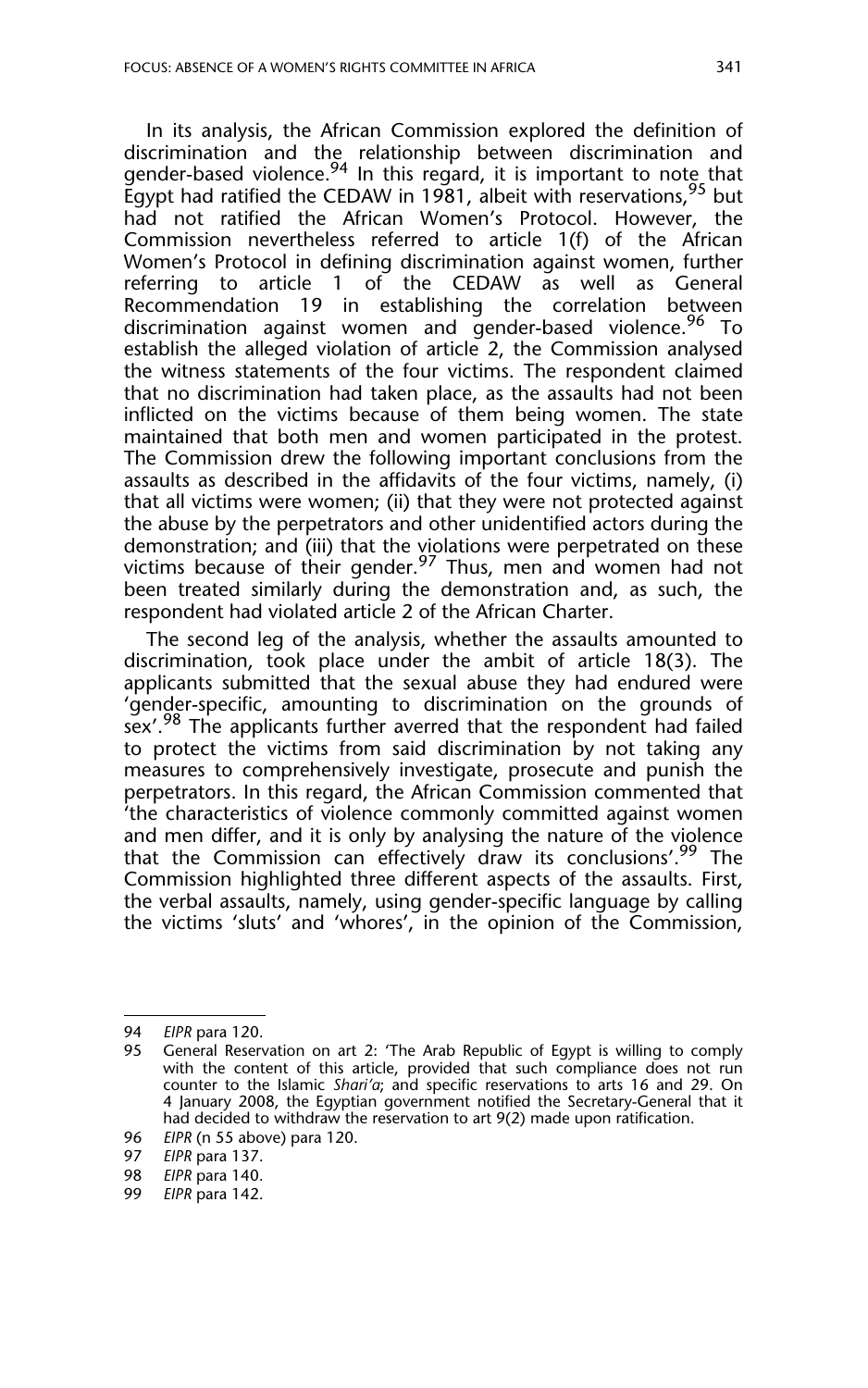were used to humiliate the women as punishment for refusing to abide by the traditional religious norms set by Egyptian society.<sup>100</sup> Second, the assaults as such were gender specific as they targeted the breasts and private parts of the victims. The victims' clothes were torn or removed in an attempt to humiliate them. Some of the victims furthermore were threatened with allegations of prostitution if they refused to withdraw their allegations.<sup>10T</sup>

Not every differentiation will constitute discrimination.<sup>102</sup> If the differentiation is deemed reasonable and objective with the aim of achieving a legitimate purpose under the applicable human rights instrument, it should not be deemed discriminatory. However, in this case the African Commission found that the violence was gender specific and, thus, discriminatory by extension and, as the respondent had neither protected the victims from the violations nor put forward any evidence to suggest that the differentiation was legitimate, it was deemed a violation of article  $18(3)$ .<sup>103</sup> The Commission furthermore concluded that state actors, as well as non-state actors under the control of state actors, had perpetrated the acts of gender-based violence, and that such acts went unpunished.<sup>104</sup> The acts were designed to silence them and to deter any further activism.<sup>105</sup>

Furthermore, referring to *Zimbabwe Human Rights Forum*, the African Commission stipulated that equality before the law meant that 'existing laws must be applied in the same manner to those subject to them'.<sup>T06</sup> The Commission asserted that equality before the law necessitated equality in the administration of justice. The Commission found that the respondent state had violated article 3 since freedom from discrimination was also an aspect of the principles of equality before the law and equal protection of the law, as both present a legal and material status of equality and non-discrimination.

#### **4 Conclusion**

Concerned with viewing the rule of law through a feminist lens, this article set out to explore the effects of the absence of a committee on the rights of women in Africa, on women's access to the regional justice system and the enforcement of the African Women's Protocol.

Aiming to analyse this issue from a structural perspective, on the level of the AU human rights framework, the article departed from two assumptions: first, that using the mainstream human rights institutions such as the African Commission and the African Court

<sup>100</sup> *EIPR* para 143.

<sup>101</sup> *EIPR* para 145.

<sup>102</sup> *EIPR* para 146.

<sup>103</sup> *EIPR* para 153.

<sup>104</sup> *EIPR* para 166.

<sup>105</sup> *EIPR* para 166.

<sup>106</sup> *Zimbabwe Human Rights Forum* (n 56 above) para 96.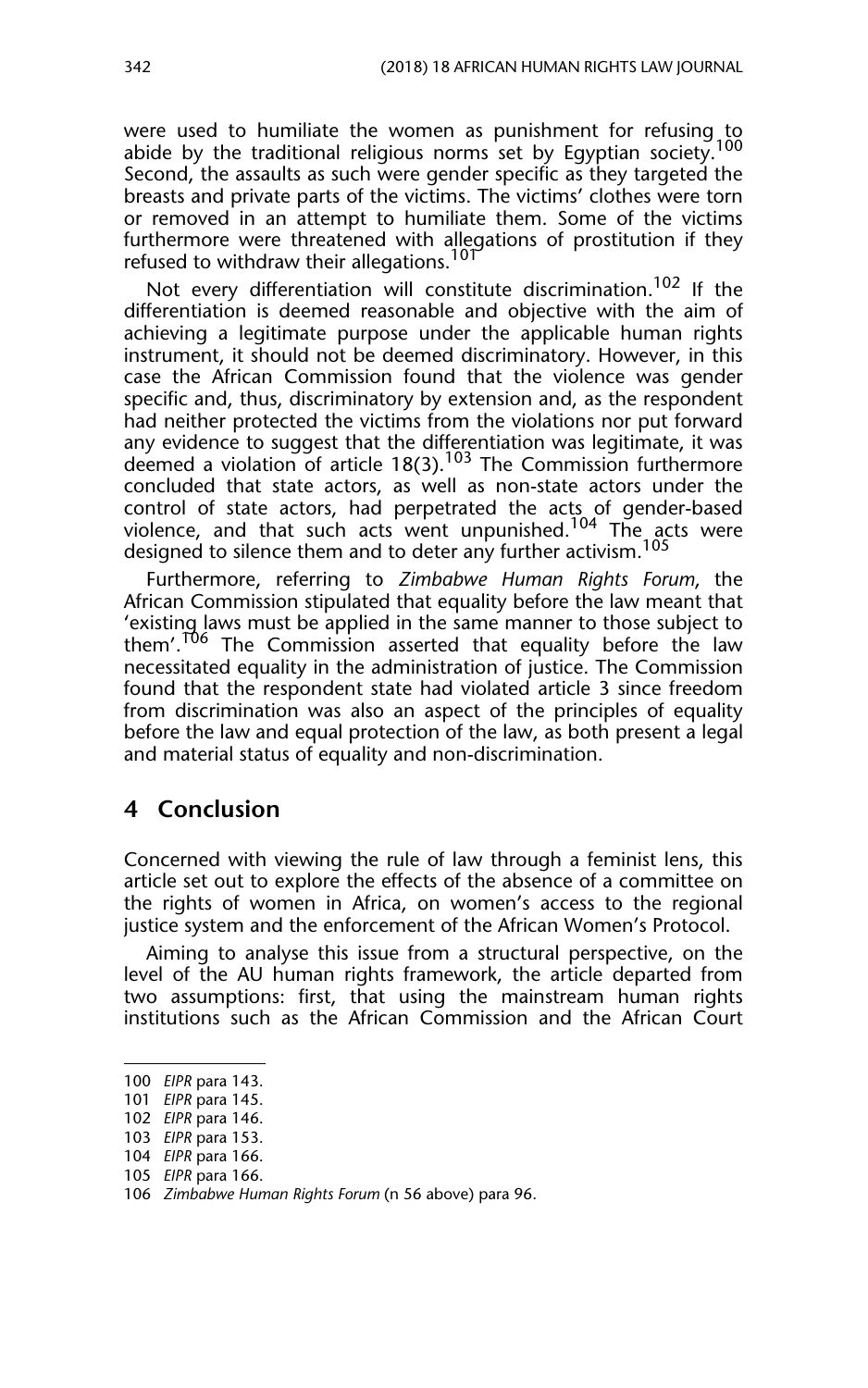would present a number of challenges to the implementation of women's rights; and, second, that a specialised women's rights institution would serve two important purposes, namely, as a *receiver* of litigation and as a *driver* of implementation.

As is evident from the discussion in the article, the challenges of mandating the African Commission and Court with protecting and promoting women's rights without considering the existing structures, biases and priorities are real. These present (i) the structural hurdles built into the African Court Protocol preventing direct access for most individuals and NGOs, thereby making the African Commission the main body for handling women's claims; (ii) the conflation of the reporting mechanisms, subsequently limiting the reach and value of the reports; (iii) the 'simply raped' narrative, thereby producing a voiceless female subject who is acknowledged only by alluding to her sexuality and, thus, her vulnerability to rape; (iv) the lost opportunities to apply the CEDAW when possible, thwarting important arguments of non-discrimination; and (v) the non-engaged approach to women's rights evident in the jurisprudence of the African Commission, creating minimal incentives for women and NGOs to address their complaints to the Commission.

In terms of the effects of the optional jurisdiction declaration and the slow ratification of the African Court Protocol, it is clear that the original idea, albeit naive (considering the optional jurisdiction clause), of giving the African Court the main mandate to monitor the enforcement of the African Women's Protocol, has been severely hampered. In an ideal world, where state parties readily accept the jurisdiction of international bodies, such as the African Court, the African Women's Protocol arguably would prescribe a stronger monitoring mechanism than, for example, the African Children's Charter. As far as the latter is concerned, claims of violations can be presented to the African Children's Committee, which at present does not have *locus standi* before the African Court.107 However, when the following facts and assumptions are considered together, it becomes clear that the current model has little to offer in terms of enforcing women's rights: (i) the fact that the African Commission does not have much jurisprudence in the way of women's rights to show for almost 12 years after the inception of the African Women's Protocol (except in the case of *EIPR*); (ii) the fact that the Commission has not shown much willingness to refer cases to the African Court (three to date); (iii) the assumption that other bodies (states and African intergovernmental organisations) that have access to the Court will not bring women's rights cases to the Court in any significant way as it is not in their interests (to date none has been received); and (iv) the very slow process of optional jurisdiction declarations (eight to date).

<sup>107</sup> ACRWC advisory opinion (n 42 above).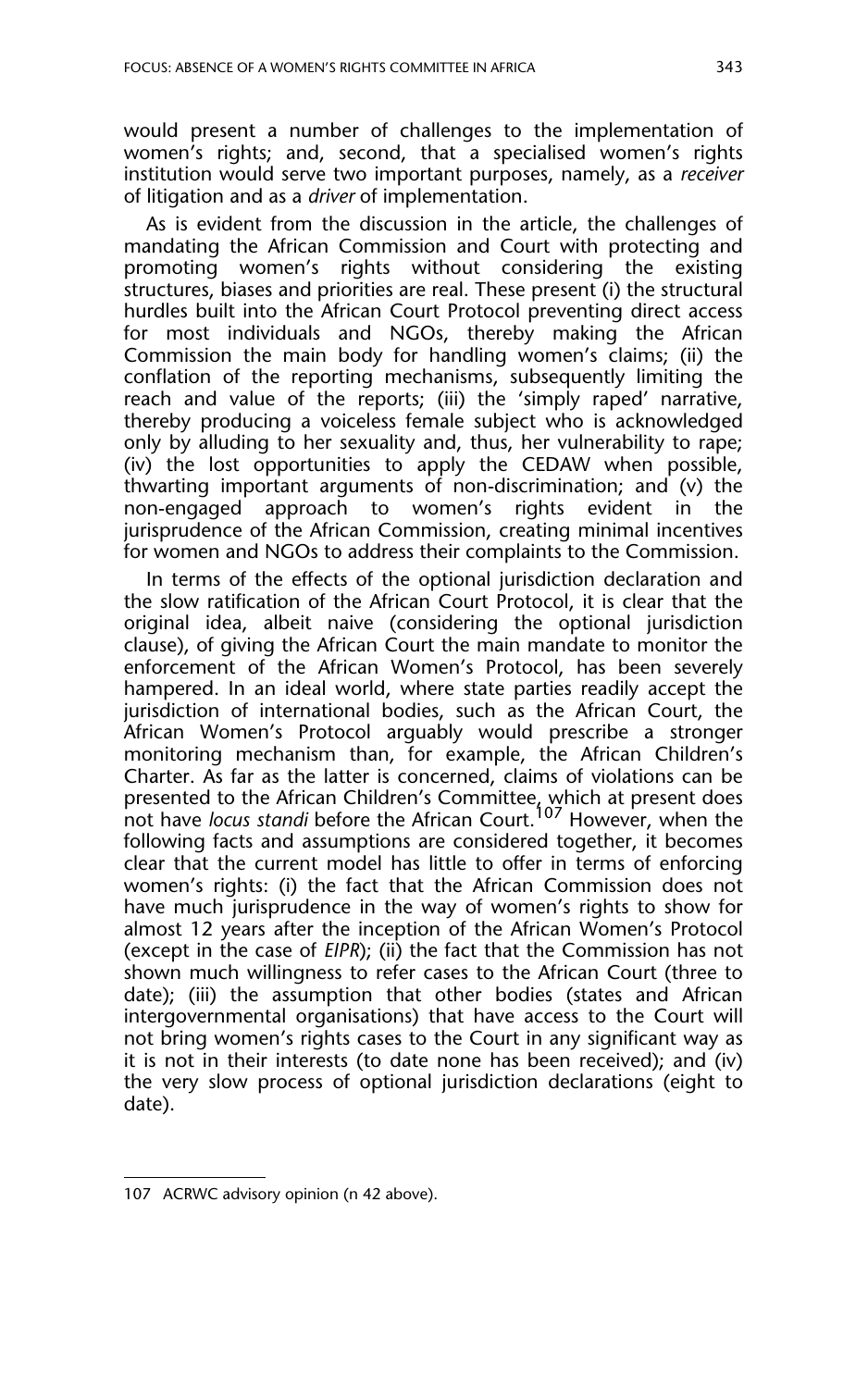Since litigation against the optional jurisdiction clause has proven fruitless to improve women's access.<sup>108</sup> the African Commission would have to either re-conceptualise its approach to women's rights along with its willingness to bring cases before the African Court, or the structure would have to be reconsidered altogether. In terms of the latter, provided the relevant funding is afforded, an appropriate model could be to use the same structure for the enforcement of the African Women's Protocol as is constructed in the African Children's Charter, that is, a specialised body serving as a first instance with the opportunity to refer cases to the Court.<sup>T09</sup> As indicated above, the African Children's Committee currently does not have *locus standi* under the African Court Protocol. However, this has been rectified in the Protocol on the Statute of the African Court of Justice and Human Rights (Merger Protocol) presenting a two-tier, specialised mechanism based on complementarity.<sup>110</sup> As addressed by the African Court in the *ACRWC Advisory Opinion*, the apparent anomaly, that the African Children's Committee was not given the same position as the African Commission, was later addressed in the Merger Protocol.111 The omission of a committee on the rights of women in Africa, under the African Women's Protocol, could be rectified under the amendment clause in articles 30 of the Women's Protocol and, instead of this, article 35 of the Women's Protocol and articles 58 and 59 of the Merger Protocol could be used to create appropriate *locus standi* for such a committee. The fact that the African Women's Protocol is adjacent to the African Charter does not summarily prevent it from establishing a structure complementary to the African Commission, the African Children's Committee and the African Court, as article 66 of the African Charter merely stipulates that '[s]pecial protocols or agreements may, if necessary, supplement the provisions of the present Charter'. Establishing a committee on the rights of women in Africa arguably would supplement the rights in the African Charter, and would strengthen the protection of these rights as elaborated on in the African Women's Protocol. There are always issues in defining complementarity and avoiding an overlap in a complex structure such as this.<sup>112</sup> However, a specialised institution with equal powers, modelled on the CEDAW Committee, would honour women's rights

<sup>108</sup> App 001/2011, *Femi Falana v African Union*, African Court on Human and Peoples' Rights and App 014/2011, *Atabong Denis Atemnkeng v African Union*, African Court on Human and Peoples' Rights.

<sup>109</sup> It is prudent to note that the African Children's Committee does not contain a clause specifying where its funds should be sourced, equal to art 41 of the African Charter and art 32 of the Protocol clarifying that in terms of the Commission and the Court, this is the responsibility of the AU, that is, the Assembly of Heads of State and Government.

<sup>110</sup> Art 30(c), providing the African Children's Committee *locus standi* before the African Court of Justice and Human Rights.

<sup>111</sup> ACRWC advisory opinion (n 42 above) para 93.

<sup>112</sup> See A Rudman 'The Commission as a party before the Court: Reflections on the complementarity arrangement' (2016) 19 *Potchefstroom Electronic Law Journal* 1-29.